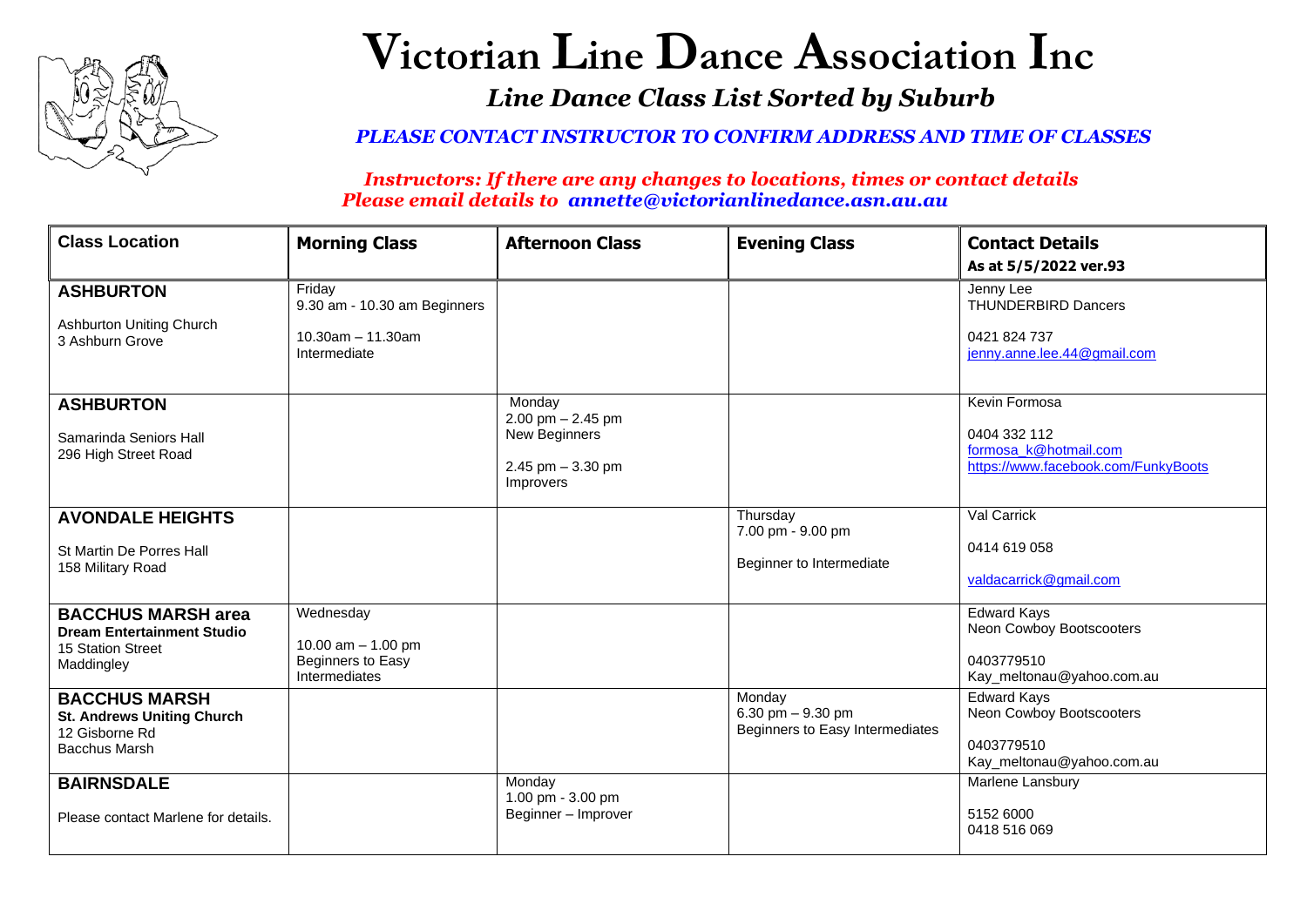| <b>Class Location</b>                                                                        | <b>Morning Class</b>                                                                                                                                                                | <b>Afternoon Class</b>                                                                     | <b>Evening Class</b>                                                                                                                     | <b>Contact Details</b><br>As at 5/5/2022 ver.93                                                                                                                        |
|----------------------------------------------------------------------------------------------|-------------------------------------------------------------------------------------------------------------------------------------------------------------------------------------|--------------------------------------------------------------------------------------------|------------------------------------------------------------------------------------------------------------------------------------------|------------------------------------------------------------------------------------------------------------------------------------------------------------------------|
| <b>BAIRNSDALE</b><br>St Mary's<br><b>Main Street</b><br>Hall behind Church                   | Saturday<br>10.00 $am - 12.30 pm$<br>Mixed group                                                                                                                                    | Thursday<br>1.00 pm $-3.00$ pm<br>Mixed group                                              | Wednesday<br>7.30 pm - 10.00 pm<br>Advanced                                                                                              | Marlene Lansbury<br>5152 6000<br>0418 516 069                                                                                                                          |
| <b>BALLARAT</b><br><b>Brown Hill Hall</b><br><b>Humffray Street</b>                          | Thursday<br>9.00 am Basic beginner<br>10.00 am Beginner<br>11.30 am Easy Inter & inter                                                                                              |                                                                                            |                                                                                                                                          | Ella Young<br>5368 1354<br>0401 017 758                                                                                                                                |
| <b>BELMONT</b><br>Senior Citizens<br>52 Thomson Street                                       | Wednesday<br>10.00 $am - 11.00 am$<br>$(10.00 am - 12 pm)$<br>2 <sup>nd</sup> Wednesday each month<br>Beginner<br>Thursday<br>10.00 am $-$ 12.00 pm<br>Improver to Low Intermediate |                                                                                            |                                                                                                                                          | Peta Connell<br><b>Bayside Linedancers</b><br>0425 873 291<br>peta-mc@live.com.au                                                                                      |
| <b>BENDIGO California Gully</b><br><b>Rotary Hall</b><br>School St<br>California Gully       | Tuesday<br>11.00 $am - 12.00$ pm<br>Absolute Beginner                                                                                                                               | Tuesday<br>12.00 pm - 2.00pm<br>Easy Intermediate<br>2.00 pm - 3.00 pm<br>Improver         | Tuesday<br>5.30 pm $-6.30$ pm<br>Absolute Beginners<br>6.30 pm to 7.30 pm<br>Improver:<br>7.30 pm - 9.30 pm<br>Easy Inter - Intermediate | Joanie Lobb<br><b>Blackhorse Line Dancers</b><br>0427 185 345<br>5447 3459<br>www.blackhorselinedancers.com.au                                                         |
| <b>BENDIGO</b><br>Sailors Gully Hall                                                         |                                                                                                                                                                                     | Monday<br>12.00 pm noon - 1.00 pm<br><b>Beginners</b><br>1.00 pm - 3.00 pm<br>Intermediate | Thursday<br>5.30 pm $-6.30$ pm<br><b>Beginners</b><br>6.30 pm $-8.30$ pm<br>Intermediate                                                 | Diamonds and Spurs<br>Rhonda Scholes<br>rhonda.scholes@bigpond.com                                                                                                     |
| <b>BENTLEIGH</b><br><b>Bentleigh Uniting Church</b><br>497 Centre Rd (opp. Bentleigh<br>RSL) | <b>luesday</b><br>$9.30$ am $- 10.30$ am<br>Beginner<br>10.30 $am - 11.00$ am<br>Improvers<br>11.00 $am - 1.00$ pm<br>Intermediate                                                  |                                                                                            |                                                                                                                                          | John Bishop<br>Cowboy Culture Line Dancing<br>PO Box 2636 Footscray VIC 3011<br>email: jb@cowboyculture.com.au<br>web: www.cowboyculture.com.au<br>phone: 0414 708 271 |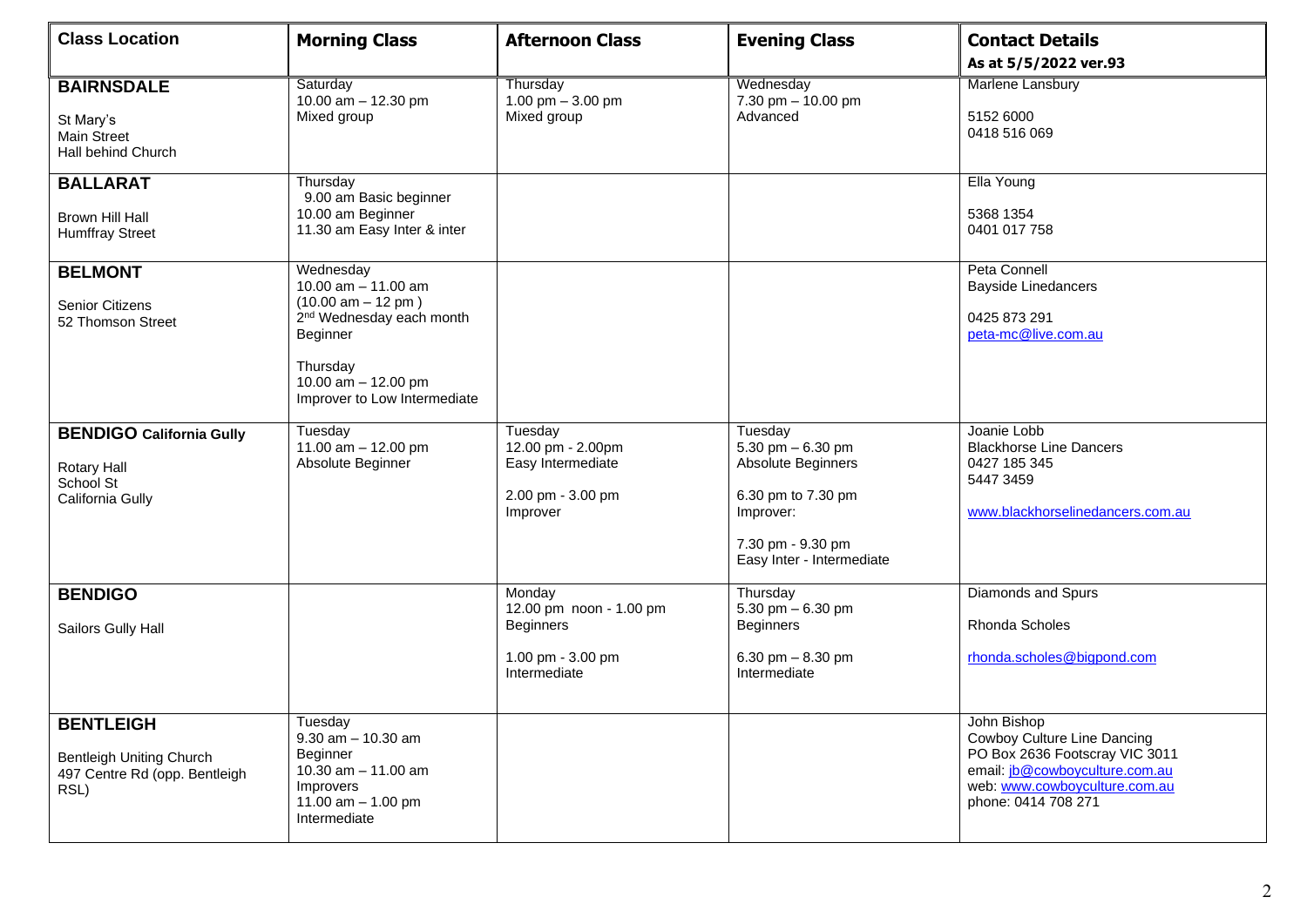| <b>Class Location</b>                                                                     | <b>Morning Class</b>                                                   | <b>Afternoon Class</b>                                                                                                                                            | <b>Evening Class</b>                                                                                                                  | <b>Contact Details</b>                                                                                   |
|-------------------------------------------------------------------------------------------|------------------------------------------------------------------------|-------------------------------------------------------------------------------------------------------------------------------------------------------------------|---------------------------------------------------------------------------------------------------------------------------------------|----------------------------------------------------------------------------------------------------------|
|                                                                                           |                                                                        |                                                                                                                                                                   |                                                                                                                                       | As at 5/5/2022 ver.93                                                                                    |
| <b>BLAIRGOWRIE</b><br>Senior Citizens Centre<br>9 William Road                            |                                                                        | Tuesday<br>12.30 pm - 1.30 pm<br><b>Beginners</b><br>1.30 pm $-3.30$ pm<br>Improver/Easy Intermediate<br>Friday<br>1.30 pm $-$ 3.30 pm<br>Easy Inter/Intermediate |                                                                                                                                       | Robyn Smith<br>0418 378 173<br>robynsmith35t@gmail.com                                                   |
| <b>BLACKBURN</b><br>The Pines Senior Citizens Centre.<br>25 Central Road<br>Blackburn     |                                                                        |                                                                                                                                                                   | Thursday<br>$7.30 \text{pm} - 9.30 \text{pm}$<br>Beginner/ Improver                                                                   | Melinda and Willie Yeung<br><b>WAC Line Dance Group</b><br>Willie 0411 653368<br>williewkyeung@gmail.com |
| <b>BLACKBURN SOUTH</b><br><b>Guide Hall</b><br>85 Eley Road                               |                                                                        |                                                                                                                                                                   | Thursday<br>7.00 pm - 8.00 pm<br><b>Beginners</b><br>$8.00$ pm $-9.00$ pm<br>Easy Intermediate                                        | Stephen Paterson<br>0438 695 494<br>www.stephenpaterson.com                                              |
| <b>BUNDOORA</b><br><b>Bundoora Hall</b><br>Noorong Ave                                    |                                                                        |                                                                                                                                                                   | Tuesday<br>$7.00 \text{ pm} - 8.00 \text{ pm}$<br>Beginner<br>8.00 pm - 9.00 pm<br>Easy Int<br>$9.00$ pm $- 10.00$ pm<br>Intermediate | Caro Stoll<br>0408 187 020<br>Stoll.67.caro@gmail.com<br>www.bootscootnbasics.com.au                     |
| <b>BUNINYONG</b><br><b>Buninyong Town Hall</b>                                            | Friday<br>10.00 am Basic Beginner<br>11.15 am Beginner & easy<br>Inter |                                                                                                                                                                   |                                                                                                                                       | Ella Young<br>5368 1354<br>0401 017 758                                                                  |
| <b>CAMBERWELL</b><br><b>Camberwell Community Centre</b><br>33 Fairholm Grove<br>9882 2611 |                                                                        | Tuesday<br>$*2.00$ pm $-3.00$ pm<br><b>Beginners</b><br>$3.00$ pm $- 4.00$ pm<br>Beginners<br>*denotes subject to term enrolments                                 |                                                                                                                                       | Jenny Lee<br><b>THUNDERBIRD Dancers</b><br>0421 824 737<br>jenny.anne.lee.44@gmail.com                   |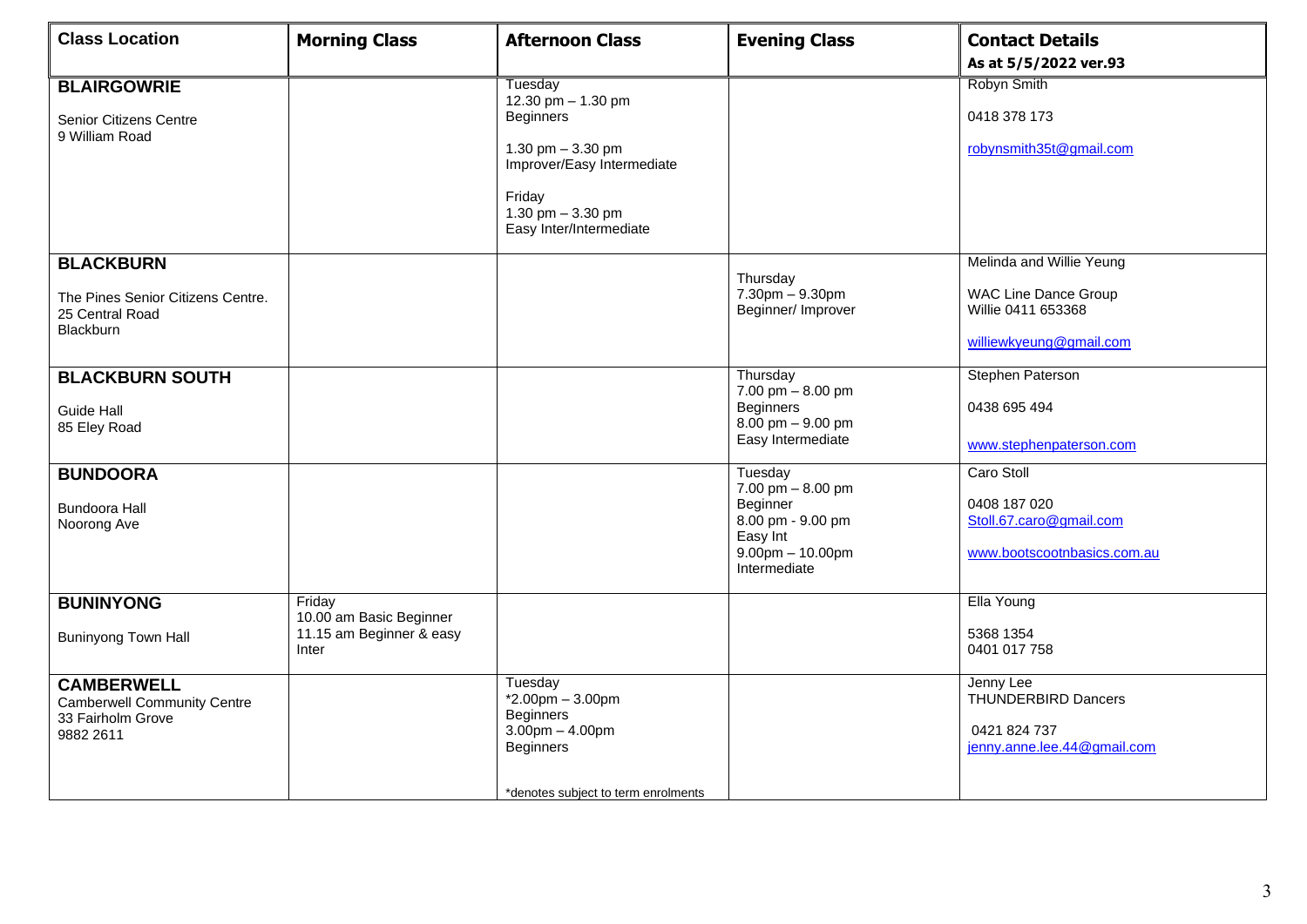| <b>Class Location</b>                                                                           | <b>Morning Class</b>                                        | <b>Afternoon Class</b>                                 | <b>Evening Class</b>                                                                                                                      | <b>Contact Details</b><br>As at 5/5/2022 ver.93                                                                                           |
|-------------------------------------------------------------------------------------------------|-------------------------------------------------------------|--------------------------------------------------------|-------------------------------------------------------------------------------------------------------------------------------------------|-------------------------------------------------------------------------------------------------------------------------------------------|
| <b>CAMBERWELL</b><br>Uniting Church Hall<br>314 Camberwell Rd                                   |                                                             |                                                        | Wednesday<br>6.30 pm - 7.00 pm<br>New Beginners<br>(Free with Beginner Package)<br>$7.00$ pm $- 8.00$ pm<br>Beginners to Low Intermediate | <b>Marie Pietersz</b><br>0412 296 827<br>Stars-In-Line<br>mariepietersz@hotmail.com<br>contact for Link to Friday online class            |
| <b>CANTERBURY</b><br><b>Habitat Uniting Church</b><br>Corner Burke Road and<br>Mont Albert Road | Wednesday<br>10.00 am - 12.00 pm<br>Intermediate - Advanced |                                                        |                                                                                                                                           | 5.00pm to 6.00pm freelance all levels<br>Stephen Paterson<br>0438 695 494<br>www.stephenpaterson.com                                      |
| <b>CARRUM</b><br>St Aiden's Church<br>Cnr Poulsen St & McLeod Road                              |                                                             |                                                        | Monday<br>$7.00 \text{ pm} - 9.00 \text{ pm}$<br>Beginner to Intermediate                                                                 | <b>Evelyn Townley</b><br><b>Wetlands Bootscooters</b><br>9772 7749<br>0415 255 456 text only please                                       |
| <b>CHELSEA HEIGHTS</b><br><b>Chelsea Heights Community</b><br>Centre<br>160 Thames Promenade    |                                                             | Wednesday<br>1.00 pm $-3.00$ pm<br>Beginner - improver |                                                                                                                                           | <b>Evelyn Townley</b><br><b>Wetlands Bootscooters</b><br>9772 7749<br>0415 255 456 text only please                                       |
| <b>CHELTENHAM</b><br><b>Cheltenham Community</b><br>Centre<br>1218 Nepean Hwy                   | Wednesday<br>10.00 $am - 11.00$ am<br><b>Beginners</b>      |                                                        |                                                                                                                                           | <b>Cheltenham Community Centre</b><br>9583 0095<br>Jenny Lee<br><b>THUNDERBIRD Dancers</b><br>0421 824 737<br>jenny.anne.lee.44@gmail.com |
| <b>CHIRNSIDE PARK</b><br><b>Commuity Hub</b><br><b>Kimberley Drive</b>                          |                                                             | Tuesday<br>2.30 pm $-3.30$ pm<br>Beginner              |                                                                                                                                           | Lu Olsen<br>0438 735 122<br>luolsen@bigpond.net.au                                                                                        |
| <b>COLAC</b> (Elliminyt)<br><b>Elliminyt Hall</b>                                               |                                                             |                                                        | Monday<br>Beginner $6 \text{ pm} - 7 \text{ pm}$<br>Inter/Adv $7 \text{ pm} - 9 \text{ pm}$                                               | Majella Brown<br>5235 8441<br>0429 358 441<br>kickbackcountry@activ8.net.au                                                               |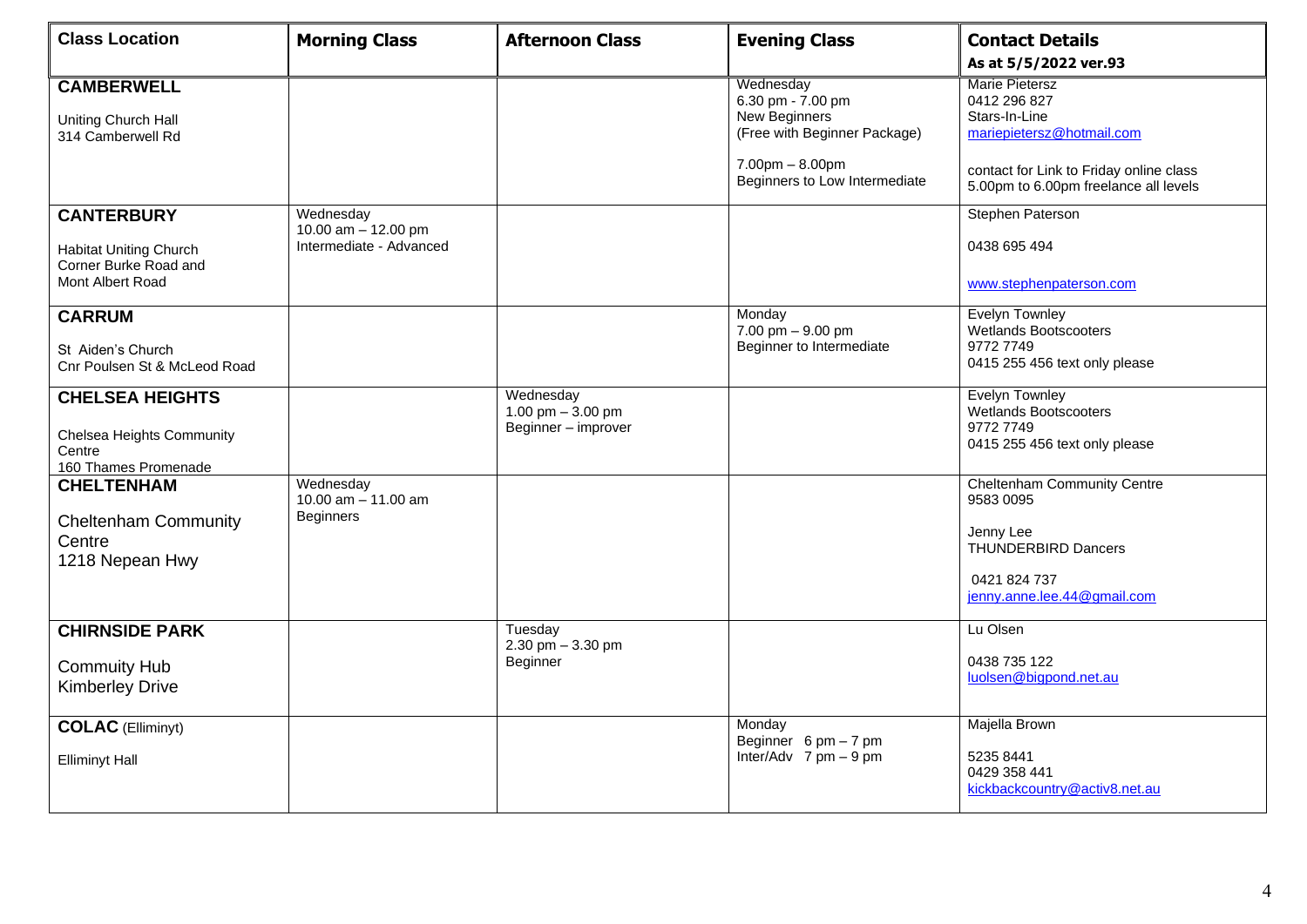| <b>Class Location</b>                                                                             | <b>Morning Class</b>                                                                                                                                 | <b>Afternoon Class</b>                                                         | <b>Evening Class</b>                         | <b>Contact Details</b><br>As at 5/5/2022 ver.93                                                                            |
|---------------------------------------------------------------------------------------------------|------------------------------------------------------------------------------------------------------------------------------------------------------|--------------------------------------------------------------------------------|----------------------------------------------|----------------------------------------------------------------------------------------------------------------------------|
| <b>CRAIGIEBURN</b><br><b>Highlands Retirement Village Hall</b><br>236-238 Waterview Blvd          |                                                                                                                                                      | Tuesday<br>12.30 pm - 3.30 pm<br>All Levels                                    | Thursday<br>6.30 pm $-9.45$ pm<br>All Levels | Heather Barszuskyj<br>0411 495 232                                                                                         |
| <b>CRANBOURNE</b><br>Cranbourne Senior's Hall<br>Cnr Codrington St and<br>South Gippsland Highway | Monday<br>$9.30$ am $- 12.00$ noon<br>Intermediate                                                                                                   |                                                                                |                                              | June Shuttleworth<br>0433 420 180                                                                                          |
| <b>CRANBOURNE</b><br><b>Masonic Hall</b><br>24 Childers Street                                    | Tuesday<br>$9.30 - 10.30$ am<br><b>Beginners</b><br>$10.30 - 12.00$ pm<br>Easy Inter / Inter<br>Thursday<br>$10.00 - 12.00$ pm<br>Easy Inter / Inter |                                                                                |                                              | <b>Robert Neal</b><br>Peninsula Line Dancers<br>Robert 0439 901 229<br>Gavin 0438170754<br>peninsulalinedancers@icloud.com |
| <b>CROYDON</b><br>90 Maroondah Hwy<br>Opposite McDonalds                                          | Monday<br>9.30 am - 11.45 pm<br>Easy Intermediate                                                                                                    | Monday<br>1.00 pm - 2.30 pm<br>Upper Beginners - Improver                      |                                              | Marcia Langton<br>0417 152 297<br>marciaslinedancers@icloud.com                                                            |
|                                                                                                   | Thursday<br>$9.30$ am $- 11.45$ pm<br>Intermediate<br>Friday<br>Please call first<br>9.30 am to 11.30 am<br>Easy Inter                               | Thursday<br>$1.00$ pm $- 2.30$ pm<br>Upper. Beginners & Improvers              |                                              |                                                                                                                            |
| <b>DALLAS</b><br>Linda Blundell Centre<br>185-225 Blair St                                        |                                                                                                                                                      | Friday<br>12.30 pm $- 1.00$ pm<br>Beginner<br>1.00 pm $-$ 3.00 pm Intermediate |                                              | Lee Tipton<br>0409 942 864                                                                                                 |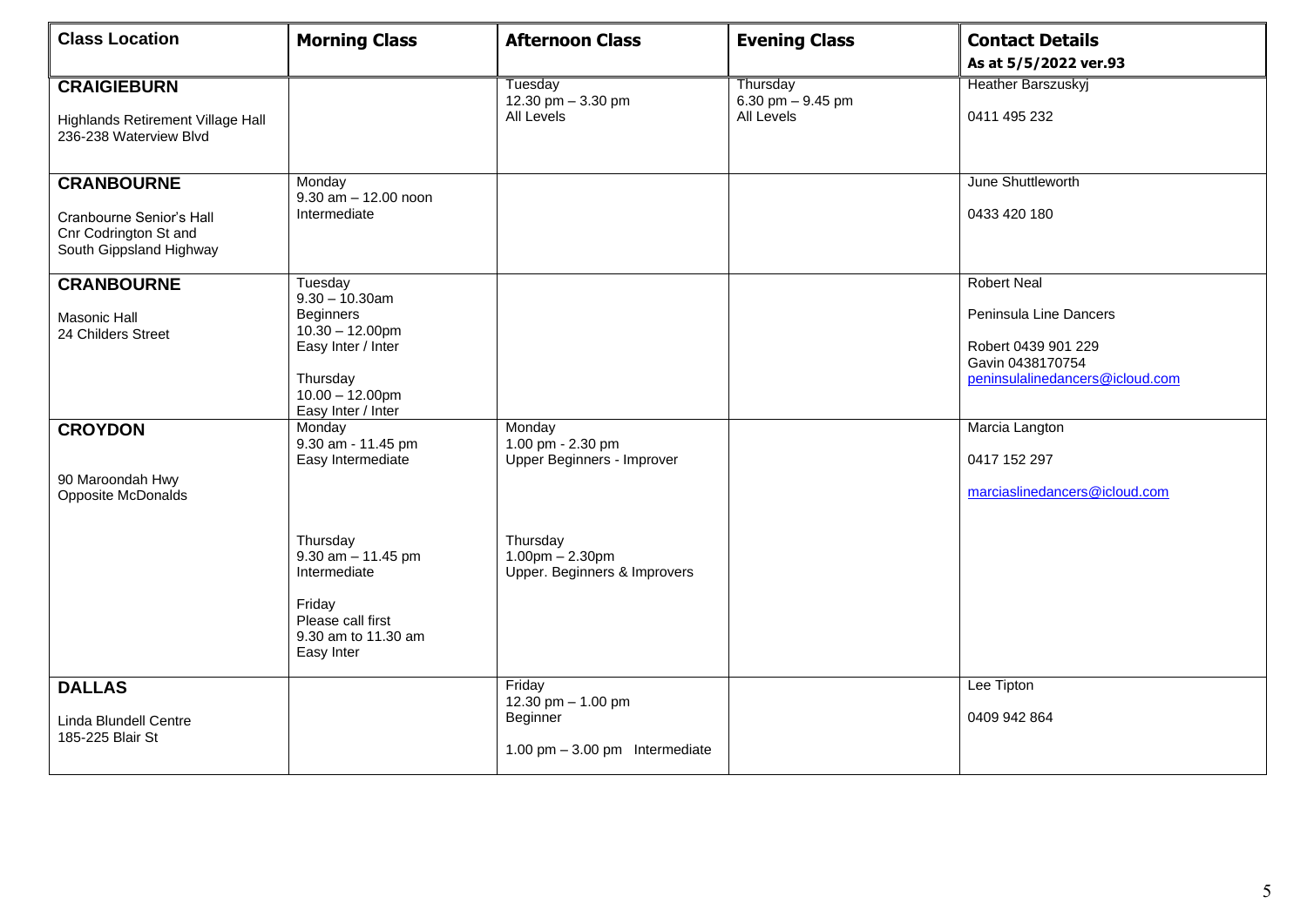| <b>Class Location</b>                                                    | <b>Morning Class</b>                                   | <b>Afternoon Class</b>                                                                                                       | <b>Evening Class</b>          | <b>Contact Details</b>                                                               |
|--------------------------------------------------------------------------|--------------------------------------------------------|------------------------------------------------------------------------------------------------------------------------------|-------------------------------|--------------------------------------------------------------------------------------|
|                                                                          |                                                        |                                                                                                                              |                               | As at 5/5/2022 ver.93                                                                |
| <b>DIAMOND CREEK</b><br><b>Community Centre</b><br>Main Hurstbridge Road |                                                        | Friday<br>12.00 pm - 1.00 pm<br>Beginner<br>1.00 pm $- 2.00$ pm<br>Easy Intermediate<br>$2.00$ pm $-3.00$ pm<br>Intermediate |                               | Caro Stoll<br>0408 187 020<br>Stoll.67.caro@gmail.com<br>www.bootscootnbasics.com.au |
| <b>DIAMOND CREEK</b>                                                     | Wednesday<br>10.00 am - 12.00 pm                       |                                                                                                                              |                               | Caro Stoll                                                                           |
| Diamond Creek Masonic Centre<br>(Freemason's SMV)<br>Main Road           | Easy<br>Intermediate/Intermediate                      |                                                                                                                              |                               | 0408 187 020<br>Stoll.67.caro@gmail.com                                              |
| Diamond Creek                                                            |                                                        |                                                                                                                              |                               | www.bootscootnbasics.com.au                                                          |
| Parking at rear of hall                                                  |                                                        |                                                                                                                              |                               |                                                                                      |
| <b>DONCASTER</b>                                                         |                                                        |                                                                                                                              |                               | Barbara Longley                                                                      |
|                                                                          | Please contact Barbara<br>directly for class times and |                                                                                                                              |                               | barbs_dancers@yahoo.com.au                                                           |
|                                                                          | venues                                                 |                                                                                                                              |                               | 0416 123 098                                                                         |
| <b>DONCASTER</b>                                                         | Tuesday<br>commencing 1 <sup>st</sup> March 2022       | Tuesday<br>12.30pm - 2.30pm                                                                                                  |                               | Jo Toussaint                                                                         |
| Doncaster Senior Citizens Centre                                         | $10.00am - 11.45am$                                    | Improver                                                                                                                     |                               | 0407 828 056                                                                         |
| 895 Doncaster Road<br>(Opposite Jacksons Court)                          | <b>Beginners</b>                                       |                                                                                                                              |                               | jotoussaint@netspace.net.au                                                          |
|                                                                          | Wednesday<br>10.30 $am - 12.15pm$<br>Beginner          |                                                                                                                              |                               |                                                                                      |
| <b>DONCASTER EAST</b>                                                    | Friday<br>9.30 am - 11.30 am                           |                                                                                                                              |                               | Sumi Sivalingam                                                                      |
| Doncaster East Hall<br>Cnr Blackburn & Andersons Creek<br>Rds            | Intermediate                                           |                                                                                                                              |                               | 0432 515 090                                                                         |
| <b>DONCASTER EAST</b>                                                    | Tuesday<br>10.00 $am - 12.00 pm$                       |                                                                                                                              | Thursday<br>7.30 pm - 9.30 pm | <b>Keith Davies</b>                                                                  |
| Doncaster East Hall<br>Cnr Blackburn & Andersons Creek                   | Easy Inter/Intermediate                                |                                                                                                                              | Upper beginner/Easy Inter     | 9870 9854                                                                            |
| Rds                                                                      |                                                        |                                                                                                                              |                               | www.members.optusnet.com.au/dancinlines                                              |
|                                                                          |                                                        |                                                                                                                              |                               | dancinlines@optusnet.com.au                                                          |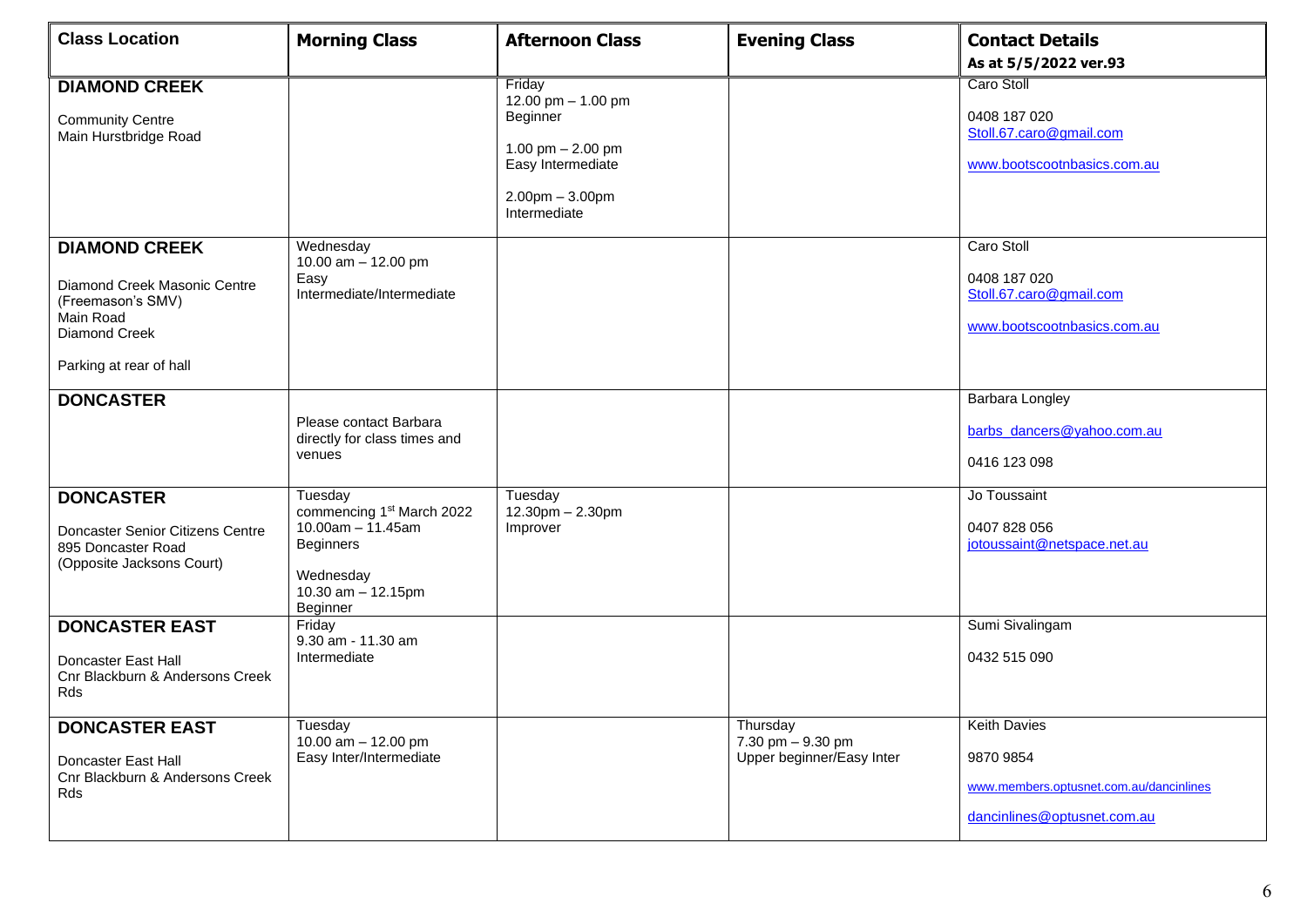| <b>Class Location</b>                                                                         | <b>Morning Class</b>                                                                                        | <b>Afternoon Class</b>                                              | <b>Evening Class</b>                                                                  | <b>Contact Details</b><br>As at 5/5/2022 ver.93                                                                                                                        |
|-----------------------------------------------------------------------------------------------|-------------------------------------------------------------------------------------------------------------|---------------------------------------------------------------------|---------------------------------------------------------------------------------------|------------------------------------------------------------------------------------------------------------------------------------------------------------------------|
| <b>DONCASTER EAST</b><br>Doncaster East Hall<br>Cnr Blackburn & Andersons Creek<br><b>Rds</b> | Wednesday<br>9.30 am - 11.30 am<br>Improver/ Easy Intermediate                                              |                                                                     |                                                                                       | Sumi Sivalingam<br>0432 515 090                                                                                                                                        |
| <b>DONCASTER EAST</b><br>Doncaster East Hall<br>Cnr Blackburn & Andersons Creek<br>Rds        | Monday<br>$9.30$ am $- 11.30$ pm<br>Beginner                                                                |                                                                     |                                                                                       | Melinda and Willie Yeung<br><b>WAC Line Dance Group</b><br>Lynn Smith 0452 393 750<br>Willie 0411 653368<br>williewkyeung@gmail.com                                    |
| <b>DONCASTER EAST</b><br>Doncaster East Hall<br>Cnr Blackburn & Andersons Creek<br><b>Rds</b> |                                                                                                             |                                                                     | Tuesday<br>6.30 pm $- 7.30$ pm<br><b>Beginners</b><br>7.30 pm -10.00 pm<br>All levels | Stephen Paterson<br>0438 695 494<br>www.stephenpaterson.com                                                                                                            |
| <b>DROUIN</b><br><b>Guide Hall</b><br>4 - 6 Victoria Street                                   |                                                                                                             | Saturday<br>$1.00$ pm $-3.00$ pm<br>Beginners and easy intermediate |                                                                                       | Rose Fleming<br>Footloose Bootscooters<br>0418 992 703                                                                                                                 |
| <b>DRYSDALE</b> (Geelong)<br><b>Senior Citizens</b><br>Wyndham Street                         | Thursday<br>9.00 am - 12.30 pm<br>Beginner to Intermediate                                                  |                                                                     |                                                                                       | Pauline Greenwood<br>0409 164 701<br>www.pgldgeelong.com                                                                                                               |
| <b>ELTHAM</b><br><b>Senior Citizens</b><br>903-907 Main Rd                                    | Friday<br>$9.45$ am $- 11.30$ am<br>Beginners-Easy Intermediate                                             |                                                                     |                                                                                       | Leanne Kyle<br>0425 849 852                                                                                                                                            |
| <b>ESSENDON</b><br>West Essendon Community Hall<br>Bradshaw St (off Buckley St)               | Thursdav<br>10.00 $am - 11.00$ am<br>Beginner - Improver<br>11.00 $am - 1.00$ pm<br>Intermediate - Advanced |                                                                     |                                                                                       | John Bishop<br>Cowboy Culture Line Dancing<br>PO Box 2636 Footscray VIC 3011<br>email: jb@cowboyculture.com.au<br>web: www.cowboyculture.com.au<br>phone: 0414 708 271 |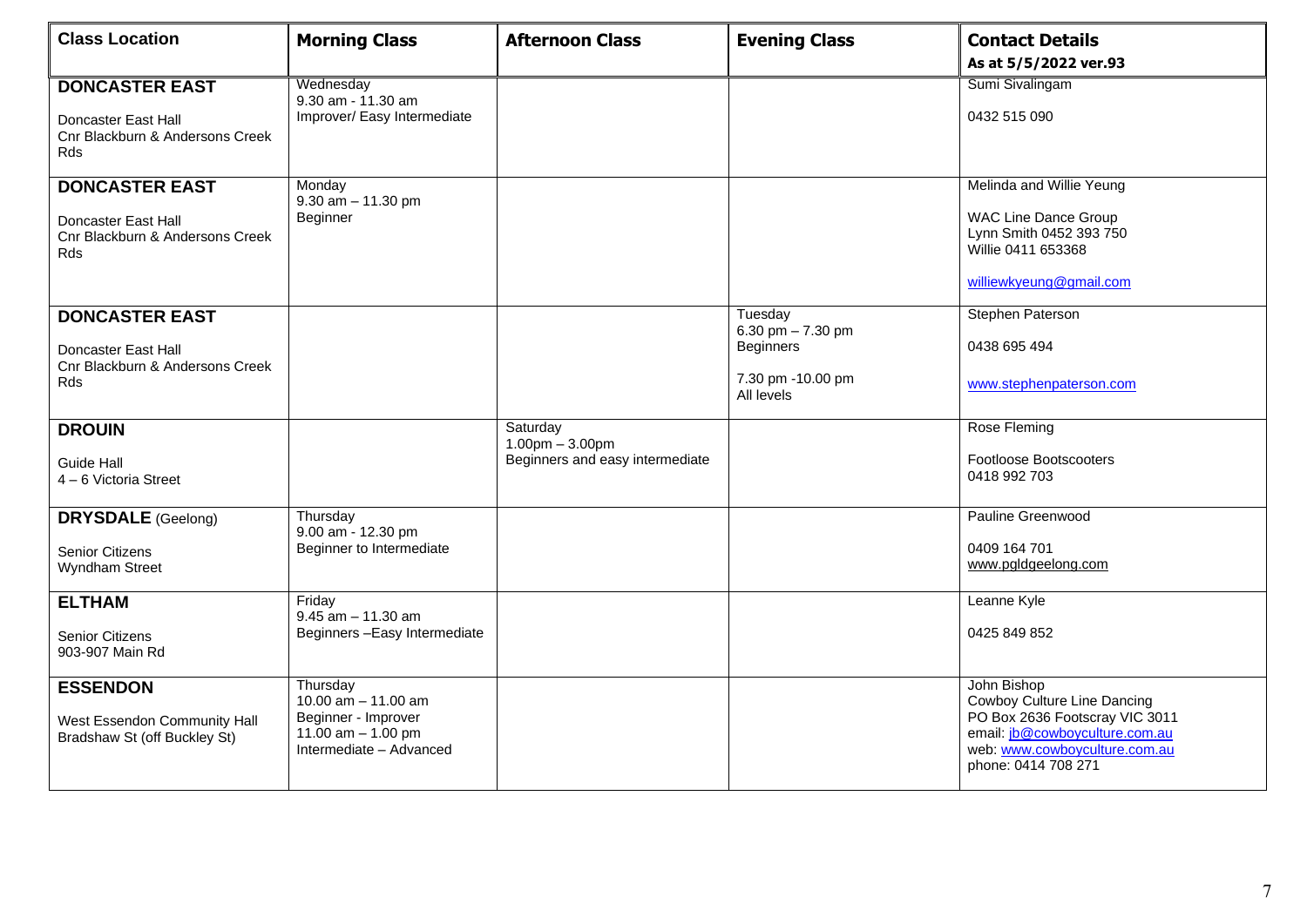| <b>Class Location</b>                                                                                                           | <b>Morning Class</b>                                                                                                                                                                    | <b>Afternoon Class</b>                          | <b>Evening Class</b>                                                                                                                   | <b>Contact Details</b><br>As at 5/5/2022 ver.93                                                                                                                         |
|---------------------------------------------------------------------------------------------------------------------------------|-----------------------------------------------------------------------------------------------------------------------------------------------------------------------------------------|-------------------------------------------------|----------------------------------------------------------------------------------------------------------------------------------------|-------------------------------------------------------------------------------------------------------------------------------------------------------------------------|
| <b>FOREST HILL</b><br><b>Uniting Church</b><br>333a Canterbury Road                                                             |                                                                                                                                                                                         |                                                 | Monday<br>$6.30$ pm $- 7.00$ pm<br>New Beginners<br>(Free with Beginner Package)<br>$7.00$ pm $- 8.30$ pm<br>Beginners to Intermediate | <b>Marie Pietersz</b><br>0412 296 827<br>Stars-In-Line<br>mariepietersz@hotmail.com<br>contact for Link to Friday online class<br>5.00pm to 6.00pm freelance all levels |
| <b>FRANKSTON</b><br><b>Ambitions Dance Studio</b><br>68 Cranbourne Rd                                                           | Thursday<br>11.00 am - 12.30 pm noon<br>All Levels<br>Friday<br>10.30 am to 12.00 pm noon<br>Intermediate                                                                               |                                                 |                                                                                                                                        | June Shuttleworth<br>0433 420 180                                                                                                                                       |
| <b>GEELONG AREA</b><br>see: Belmont, Drysdale,<br>Grovedale, Leopold, Newcomb,<br>Portarlington, St Leonards, Hamlyn<br>Heights |                                                                                                                                                                                         |                                                 |                                                                                                                                        |                                                                                                                                                                         |
| <b>GEELONG NORTH</b><br>26 Rodney Road                                                                                          |                                                                                                                                                                                         | Tuesday<br>12.00 pm $-$ 4.00 pm<br>Intermediate | Thursday<br>6pm to 9.30 pm<br>Beginner to Intermediate                                                                                 | Pauline Greenwood<br>0409 164 701<br>www.pgldgeelong.com                                                                                                                |
| <b>GLADSTONE PARK</b><br><b>Gladstone Park Senior Citizens Hall</b><br><b>Crn Carrick Drive and Elmhurst</b><br>Road            |                                                                                                                                                                                         |                                                 | Monday<br>7.30 pm - 10.00 pm<br>Intermediate                                                                                           | Allan & Karen Burr<br>0419 004 891                                                                                                                                      |
| <b>GLEN WAVERLEY</b><br><b>Brandon Park Community Centre</b><br>645 Ferntree Gully Rd                                           | Tuesday<br>$9.45$ am $-12.45$ pm<br>Intermediate<br>Wednesday<br>10.00 am - 12.00 pm<br><b>Beginners</b><br>Friday<br>10.00 am -12.00 pm<br><b>Upper Beginners/Easy</b><br>intermediate |                                                 |                                                                                                                                        | Verity Mills-Foley<br>0412 347 755<br>www.rawhidelinedance.com.au<br>RawhideLinedance@hotmail.com                                                                       |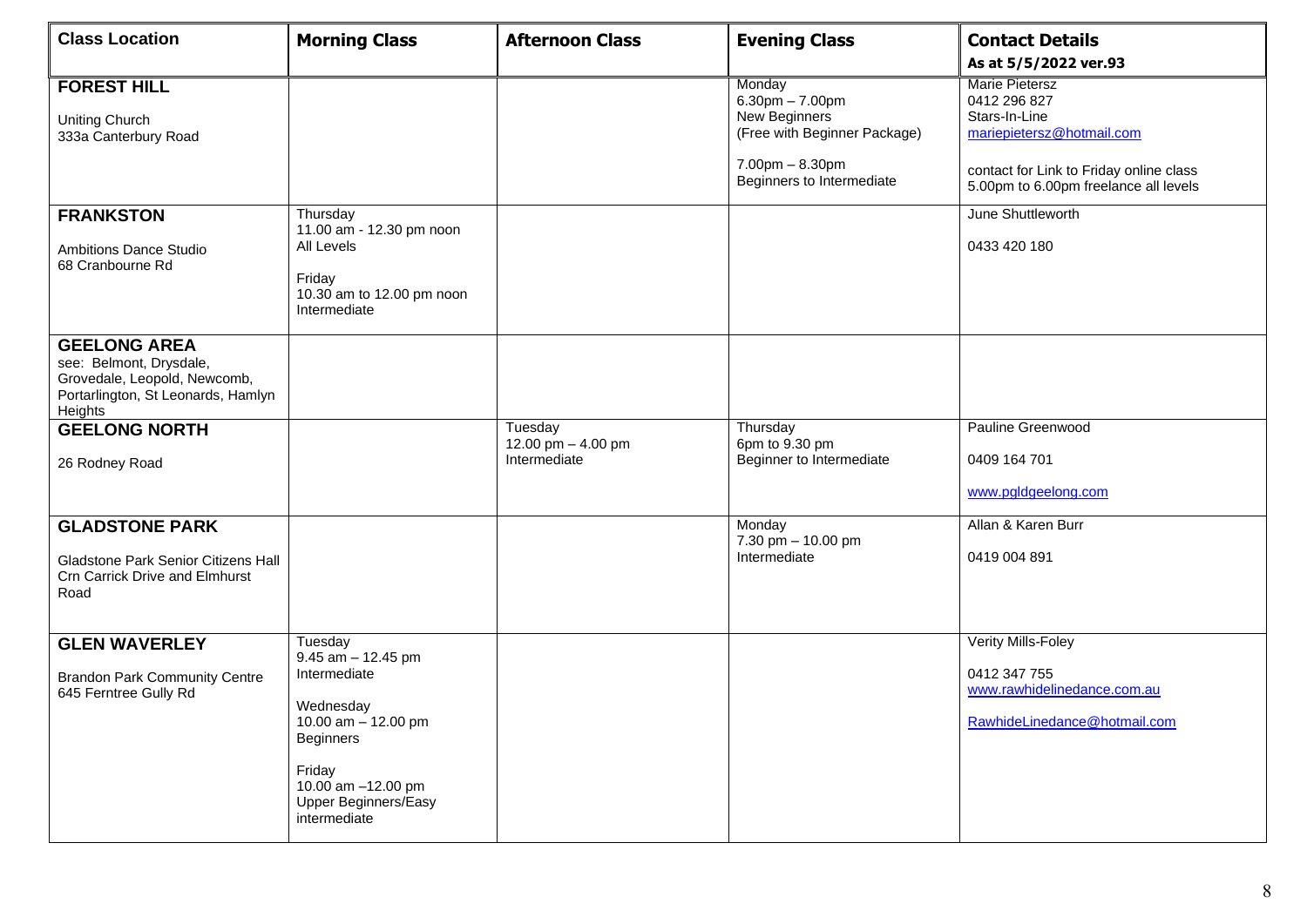| <b>Class Location</b>                                                                                            | <b>Morning Class</b>                                                                               | <b>Afternoon Class</b>                                                                                           | <b>Evening Class</b>                                                                                                | <b>Contact Details</b><br>As at 5/5/2022 ver.93                                                                                       |
|------------------------------------------------------------------------------------------------------------------|----------------------------------------------------------------------------------------------------|------------------------------------------------------------------------------------------------------------------|---------------------------------------------------------------------------------------------------------------------|---------------------------------------------------------------------------------------------------------------------------------------|
| <b>GLEN WAVERLEY</b><br>Glen Waverley Guide Hall<br><b>Bogong Reserve</b><br>64 Bogong Ave                       | Tuesday<br>10.00am - 12.30 pm<br>Intermediate / Advanced                                           |                                                                                                                  |                                                                                                                     | Kevin Formosa<br>0404 332 112<br>formosa k@hotmail.com<br>https://www.facebook.com/FunkyBoots                                         |
| <b>GREENSBOROUGH</b><br>Lutheran Retirement Village Hall<br>Cnr Oldstead & Diamond Creek<br>Rds<br>Greensborough | Tuesday<br>10.00 $am - 11.00$ am<br>Beginner<br>11.00 am - 12.00 noon<br>Intermediate              |                                                                                                                  | Monday<br>7.00 pm $-8.00$ pm<br>Beginner<br>8.00 pm - 9.00 pm<br>Intermediate<br>$9.00$ pm $- 10.00$ pm<br>Advanced | Judith Anderson<br>0458 197 662<br>www.diamondcreekdancecentre.com.au<br>dancer2@aapt.net.au                                          |
| <b>GREENSBOROUGH</b><br><b>Grace Park Hall</b><br>Cnr Henry Street and Duncan Ave                                | Tuesday<br>10.00 $am - 11.00$ am<br><b>Beginners</b><br>11.00 am $-$ 12.00 pm<br>Easy Intermediate | Tuesday<br>$12.00pm - 1.00pm$<br>Intermediate                                                                    |                                                                                                                     | Caro Stoll<br>0408 187 020<br>Stoll.67.caro@gmail.com<br>www.bootscootnbasics.com.au                                                  |
| <b>GROVEDALE</b><br>(Geelong)<br><b>Community Centre</b><br>Heyers Road                                          | Friday<br>9 am - 12.45pm<br>Beginner to Intermediate                                               |                                                                                                                  |                                                                                                                     | Pauline Greenwood<br>0409 164 701<br>www.pgldgeelong.com                                                                              |
| <b>HAMILTON</b><br>Masonic Centre<br>Lonsdale Street                                                             | Tuesday<br>$9.30$ am $- 12.00$ pm noon<br>All levels                                               |                                                                                                                  | Thursday<br>$7.00$ pm $-9.00$ pm<br>All levels                                                                      | Linda Rook<br>5572 4193<br>0409 795 549<br>lindarook1@bigpond.com                                                                     |
| <b>HAMPTON</b><br><b>Community Centre</b><br>14 Willis Street                                                    |                                                                                                    | Thursday<br>School term<br>1.00 pm $- 1.30$ pm<br>Absolute Beginners<br>1.30 pm - 3.00 pm<br>Beginner - improver |                                                                                                                     | Evelyn Townley<br><b>Wetlands Bootscooters</b><br>9772 7749<br>0415 255 456 text only please<br>Hampton Community Centre<br>9598 2977 |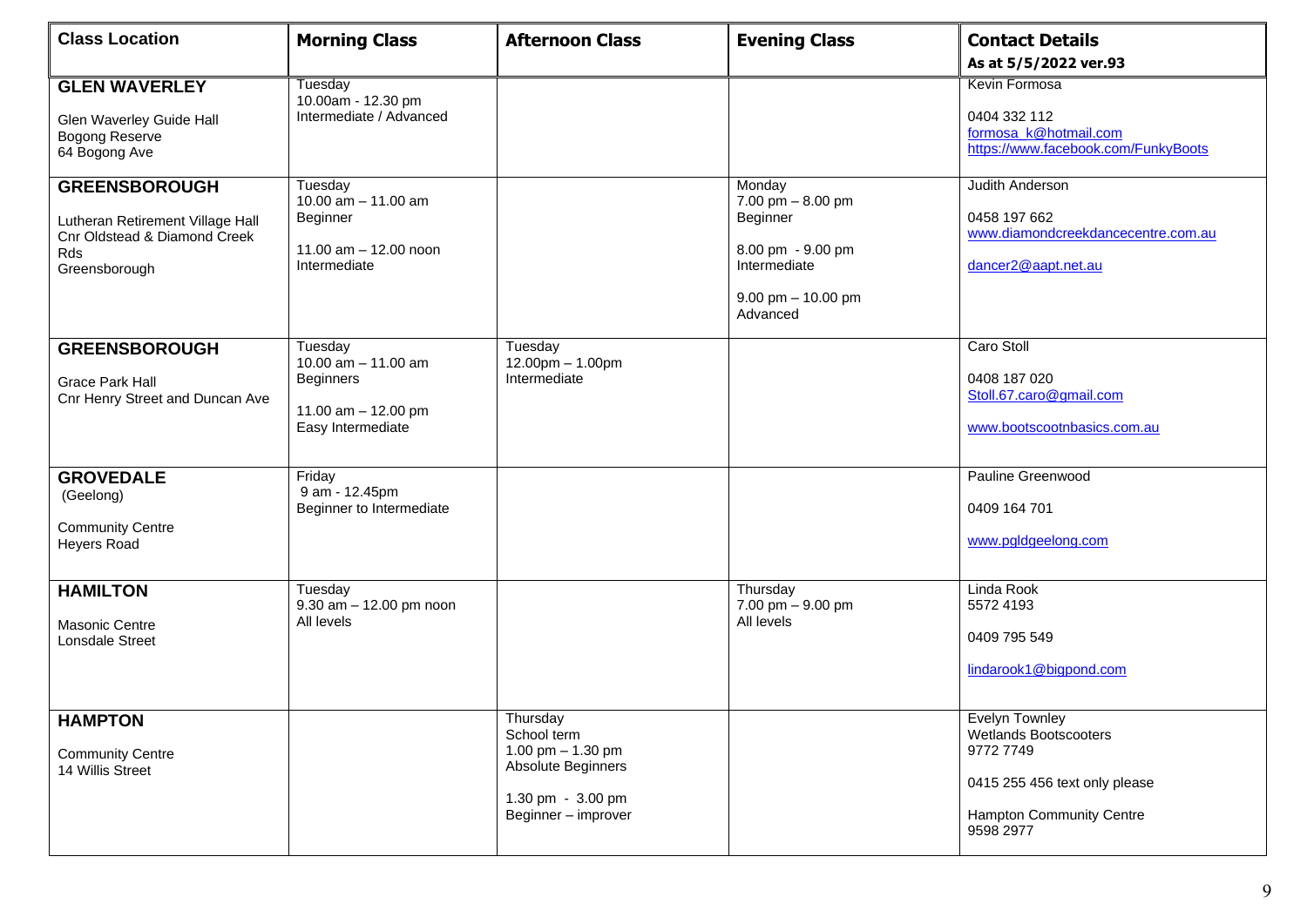| <b>Class Location</b>                                                                                     | <b>Morning Class</b>                                       | <b>Afternoon Class</b>                                                                                                                                            | <b>Evening Class</b>                                                                                                                      | <b>Contact Details</b><br>As at 5/5/2022 ver.93                                                                                                                  |
|-----------------------------------------------------------------------------------------------------------|------------------------------------------------------------|-------------------------------------------------------------------------------------------------------------------------------------------------------------------|-------------------------------------------------------------------------------------------------------------------------------------------|------------------------------------------------------------------------------------------------------------------------------------------------------------------|
| <b>HAMLYN HEIGHTS</b><br>Vines Road Community Centre Hub<br>37-61 Vines Road                              | Friday<br>$9.30$ am $- 12.30$ pm                           |                                                                                                                                                                   |                                                                                                                                           | Gwendolyn Morgan-Gibson<br>0408 311 836<br>Time to Shine Bootscooters                                                                                            |
| <b>HEATHCOTE</b><br>RSL Hall<br><b>High Street</b>                                                        |                                                            | Monday<br>12.00 pm $- 1.00$ pm<br>Starting with Absolute beginners<br>$1.00$ pm $-3.00$ pm<br>Beginners and Improvers                                             | Monday<br>$7.00$ pm $- 8.00$ pm<br>Absolute beginners<br>$8.00$ pm $- 9.30$ pm<br>Beginners and Improvers                                 | Janet Howden<br><b>Silver Star Line Dancers</b><br>0403 684 277                                                                                                  |
| <b>HEYFIELD</b><br><b>Memorial Hall</b><br><b>Macfarlane Street</b>                                       | Thursday<br>10.30 am - 12.00 pm<br>Improver                | Thursday<br>$12.30 - 1.30$<br>Easy Intermediate                                                                                                                   |                                                                                                                                           | Linda Pink<br>0438 275 327<br>ldpink@bigpond.net.au                                                                                                              |
| <b>HILLSIDE</b><br><b>Hillside Community Centre</b><br><b>Recreation Reserve</b><br><b>Royal Crescent</b> | Friday<br>$9.30$ am $- 12.30$ pm<br>All Levels             |                                                                                                                                                                   |                                                                                                                                           | Heather Barszuskyj<br>0411 495 232                                                                                                                               |
| <b>INVERLOCH</b><br><b>Community House</b>                                                                |                                                            | Thursday<br>(Not during school holidays)<br>12 noon - 1.00 pm<br>Easy Intermediate<br>1.0 $pm - 2.00 pm$<br>Improvers<br>$2.00$ pm $-3.00$ pm<br><b>Beginners</b> |                                                                                                                                           | <b>Beverly Huntley</b><br>0421 328 690 text only please<br>robhuntley@bigpond.com<br><b>Bass Coast Line Dancers</b>                                              |
| <b>KEYSBOROUGH</b><br>Springers Leisure Centre<br>Cheltenham Road                                         | Thursday<br>10.00 am - 12.00 pm<br>Improver - Intermediate |                                                                                                                                                                   |                                                                                                                                           | <b>Evelyn Townley</b><br><b>Wetlands Bootscooters</b><br>9772 7749<br>0415 255 456 text only please                                                              |
| <b>KEYSBOROUGH</b><br>Springers Leisure Centre<br>400 Cheltenham Road                                     |                                                            |                                                                                                                                                                   | Tuesday<br>6.00 pm $-$ 6.30 pm<br>New Beginners<br>(Free with Beginners Package)<br>6.30 pm $- 7.30$ pm<br>Beginners to easy Intermediate | Marie Pietersz<br>0412 296 827<br>Stars-In-Line<br>mariepietersz@hotmail.com<br>contact for Link to Friday online class<br>5.00pm to 6.00pm freelance all levels |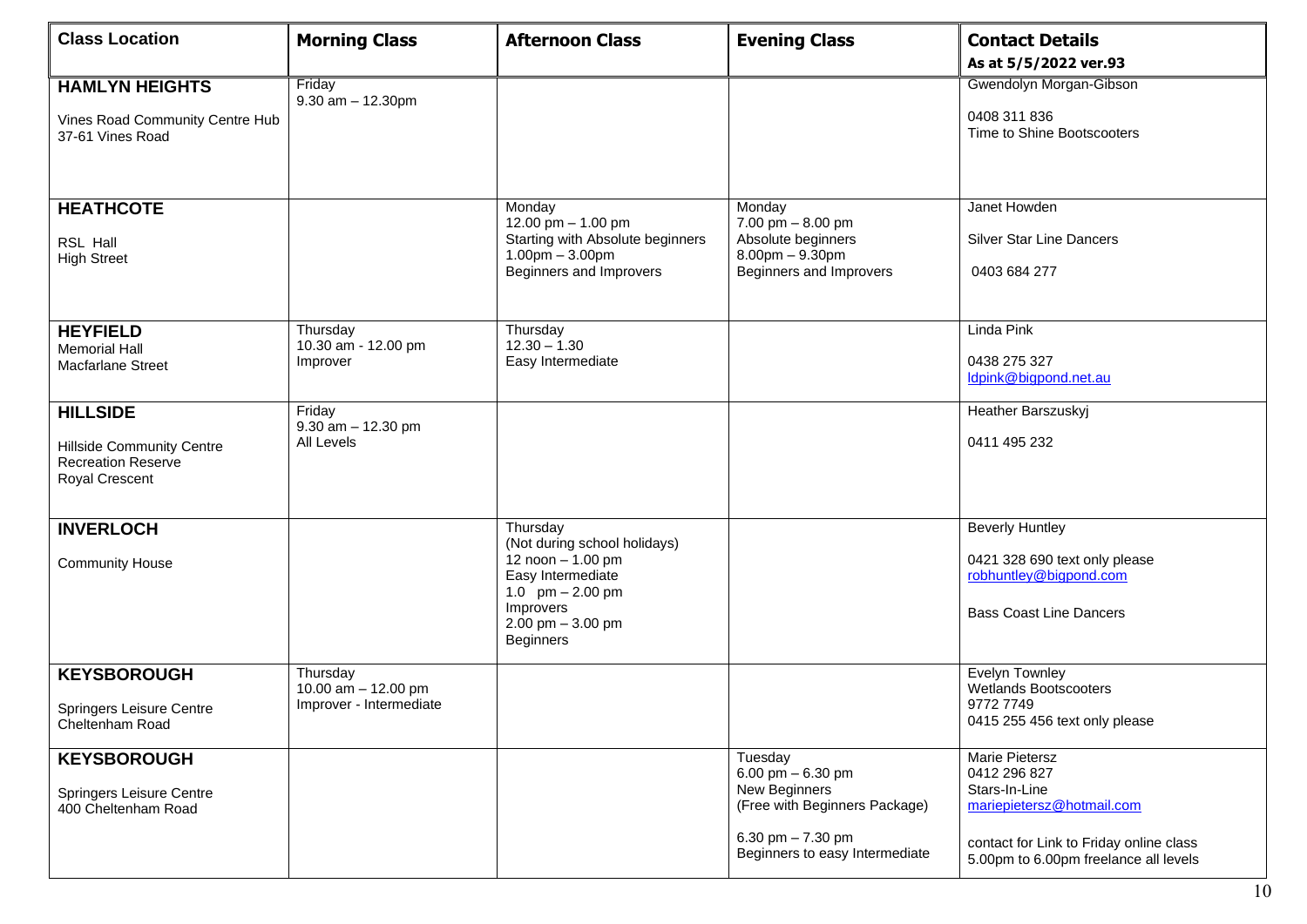| <b>Class Location</b>                                                | <b>Morning Class</b>                                                                                                                                               | <b>Afternoon Class</b>                                                                                             | <b>Evening Class</b>                                                                                  | <b>Contact Details</b><br>As at 5/5/2022 ver.93                                                                     |
|----------------------------------------------------------------------|--------------------------------------------------------------------------------------------------------------------------------------------------------------------|--------------------------------------------------------------------------------------------------------------------|-------------------------------------------------------------------------------------------------------|---------------------------------------------------------------------------------------------------------------------|
| <b>KILSYTH</b><br>Kilsyth Memorial Hall<br>514 Mt Dandong Road       | Thursday<br>$9.45$ am $-12.15$ pm<br>Intermediate<br>Friday<br>$9.30$ am $-11.00$ am<br>Improver/Easy Intermediate<br>11.00 am - 1.00 pm<br>Intermediate           | Monday<br>12.00 pm - 2.00 pm<br>Improver/Easy Intermediate                                                         |                                                                                                       | Lu Olsen<br>0438 735 122<br>luolsen@bigpond.net.au                                                                  |
| <b>KILSYTH</b><br>Kilsyth Memorial Hall<br>514 Mt. Dandenong Road    | Tuesday<br>$9.30 - 11.45$ am<br>Intermediates<br>Wednesday<br>$9.30 - 11.45$ am<br>Easy inters - Low Inters                                                        | Tuesday<br>$1.00$ pm $- 2.30$ pm<br>Upper beginners & improvers<br>Wednesday<br>$1.00pm - 2.00pm$<br>New Beginners | Tuesday<br>6.30 pm $- 7.30$ pm<br>New beginners<br>7.30 pm to 9.00 pm<br>Upper. Beginners & Improvers | Marcia Langton<br>0417 152 297<br>marciaslinedancers@icloud.com                                                     |
| <b>KORUMBURRA</b><br>Anglican Parish Hall<br><b>Bridge Street</b>    | Friday<br>9.30 am - 10.45 am<br>Intermediate/Easy<br>Intermediate<br>11.00 $am - 12.00$ pm<br>Easy Intermediate/Improver<br>12.00 pm - 1.00 pm<br><b>Beginners</b> |                                                                                                                    |                                                                                                       | <b>Beverly Huntley</b><br>0421 328 690 text only please<br>robhuntley@bigpond.com<br><b>Bass Coast Line Dancers</b> |
| <b>LEOPOLD</b> (Geelong)<br>Leopold Hall<br><b>Bellarine Highway</b> |                                                                                                                                                                    | Monday<br>12.00 pm - 3.30 pm<br>Beginner to Intermediate                                                           |                                                                                                       | Pauline Greenwood<br>0409 164 701<br>www.pgldgeelong.com                                                            |
| <b>LEOPOLD</b> (Geelong)<br>Leopold Hall<br><b>Bellarine Highway</b> | Tuesday<br>$9.30am - 12.00pm$<br>Improver to intermediate                                                                                                          |                                                                                                                    | Friday<br>6.30 pm $- 8.30$ pm<br>Beginner to Improver                                                 | Rhonda Mathieson<br>5250 2340<br>0412 679 369 or 0410 022 667<br>Aimee Country Line Dancing                         |
| <b>LEOPOLD</b><br>Sportsman's Club<br>Kensington Road                |                                                                                                                                                                    |                                                                                                                    | Wednesday<br>6.30 pm - 8.30 pm<br>Improver to Intermediate                                            | Rhonda Mathieson<br>5250 2340<br>0412 679 369 or 0410 022 667<br>Aimee Country Line Dancing                         |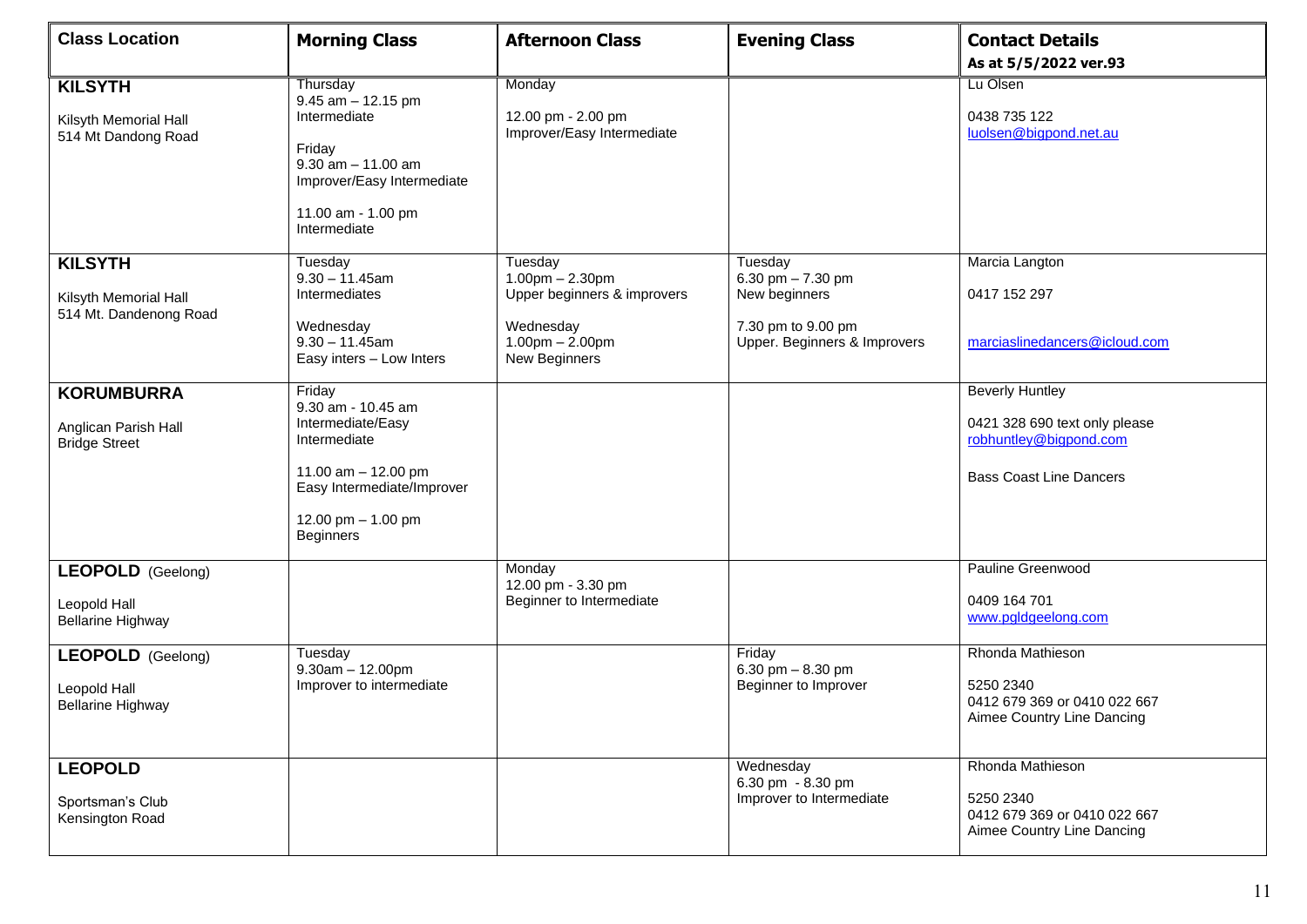| <b>Class Location</b>                                                                             | <b>Morning Class</b>                                           | <b>Afternoon Class</b>                                                                                        | <b>Evening Class</b>                                                                                                                                   | <b>Contact Details</b>                                                                                                     |
|---------------------------------------------------------------------------------------------------|----------------------------------------------------------------|---------------------------------------------------------------------------------------------------------------|--------------------------------------------------------------------------------------------------------------------------------------------------------|----------------------------------------------------------------------------------------------------------------------------|
|                                                                                                   |                                                                |                                                                                                               |                                                                                                                                                        | As at 5/5/2022 ver.93                                                                                                      |
| <b>LILYDALE</b><br><b>Lilydale Seniors Hall</b><br>7 Hardy Street                                 |                                                                |                                                                                                               | Monday<br>$7.00pm - 8.00pm$<br>New Beginners<br>(new 10 week Intro class)<br>$8.00$ pm $- 9.30$ pm<br>Easy Inters                                      | Marcia Langton<br>0417 152 297<br>marciaslinedancers@icloud.com                                                            |
| <b>MARIBYRNONG</b><br>Maribyrnong Community Centre<br>9 Randall Street                            |                                                                | Wednesday<br>12.30 pm - 4.00 pm<br>All Levels                                                                 | Wednesday<br>6.30 pm $-$ 10.00 pm<br>All Levels                                                                                                        | Heather Barszuskyj<br>0411 495 232                                                                                         |
| <b>MELTON</b><br>Botanica Springs Children's +<br>Community Centre.<br>249 Clarkes Rd, Brookfield |                                                                | Thursdays<br>Beginners to Intermediates<br>$12.00$ pm $- 3.00$ pm                                             |                                                                                                                                                        | Gwendolyn Morgan-Gibson<br>0408 311 836<br>Time to Shine Bootscooters                                                      |
| <b>MONTROSE</b><br><b>Tapscott Milbourne Scout Hall</b><br>320 Cambridge Road                     |                                                                | Wednesday<br>12.30 pm - 1.30 pm<br>Exp. Beginner / Improver<br>1.30 pm $- 2.30$ pm<br>Easy Inter/Intermediate | Monday<br>7.30 pm -9.30 pm<br>Intermediate +                                                                                                           | Lu Olsen<br>0438 735 122<br>luolsen@bigpond.net.au                                                                         |
| <b>MOOROODUC</b><br>Moorooduc Community Hall<br>Cnr Derril & Bentons Roads                        |                                                                |                                                                                                               | Monday<br>7.00 pm $-$ 10.00 pm<br>Easy Inter/Intermediate<br>Thursday<br>6.30 pm - 7.30 pm<br>Beginner<br>7.30 pm - 9.30 pm<br>Easy Inter/Intermediate | <b>Robert Neal</b><br>Peninsula Line Dancers<br>Robert 0439 901 229<br>Gavin 0438170754<br>peninsulalinedancers@icloud.com |
| <b>MOOROOPNA</b>                                                                                  | <b>Beginners Course</b>                                        |                                                                                                               |                                                                                                                                                        | <b>Kay Blakeley</b>                                                                                                        |
| Mooroopna Education & Activity<br>Centre<br>23 Alexandra Street                                   | Please contact MEAC for<br>dates<br>Times etc.<br>03 5825 1774 |                                                                                                               |                                                                                                                                                        | 0408 511 813                                                                                                               |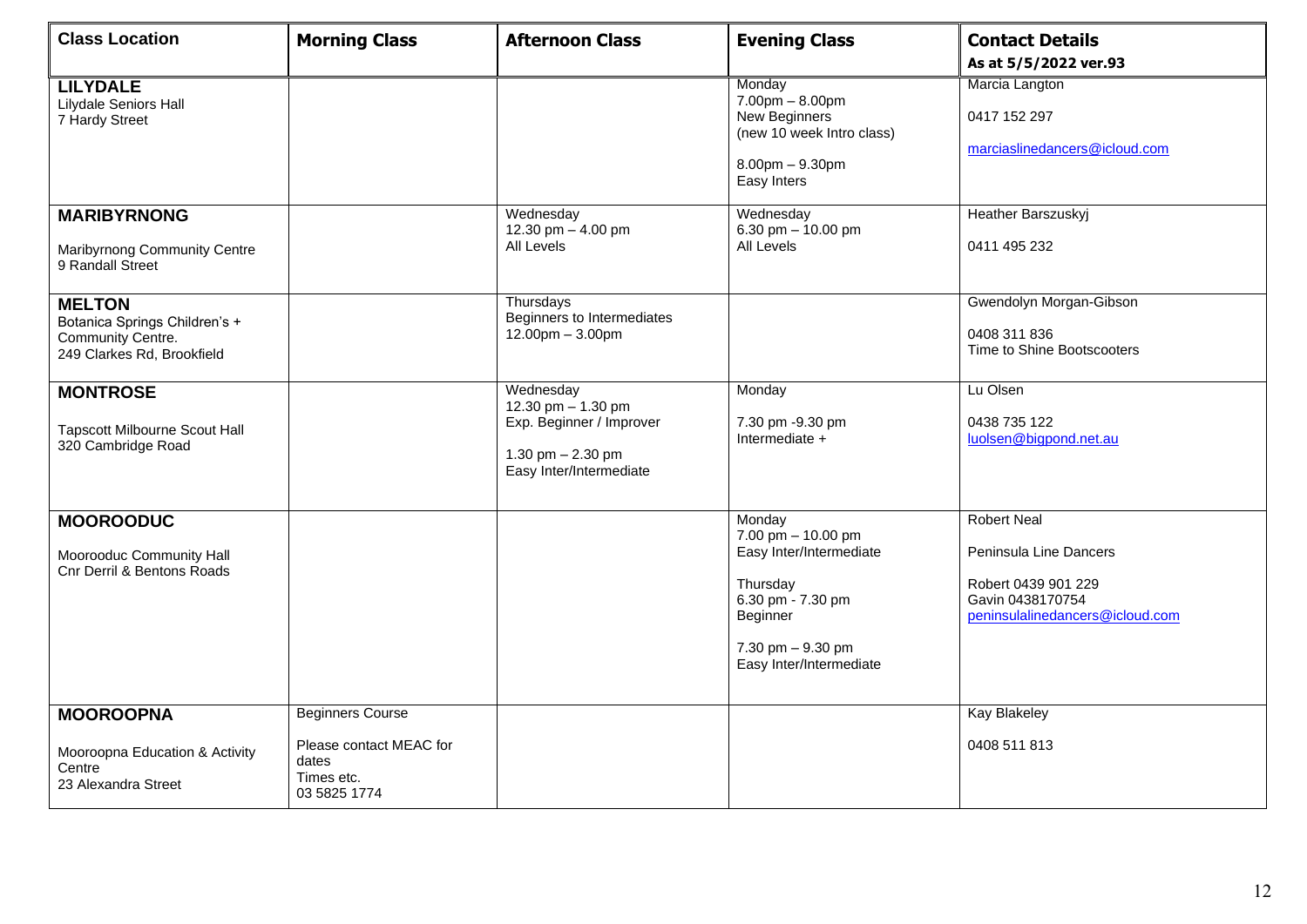| <b>Class Location</b>                                           | <b>Morning Class</b>                                                                  | <b>Afternoon Class</b>                                                                                  | <b>Evening Class</b> | <b>Contact Details</b>                                                |
|-----------------------------------------------------------------|---------------------------------------------------------------------------------------|---------------------------------------------------------------------------------------------------------|----------------------|-----------------------------------------------------------------------|
|                                                                 |                                                                                       |                                                                                                         |                      | As at 5/5/2022 ver.93                                                 |
| <b>MOUNT ELIZA</b><br>55Plus Club Hall                          |                                                                                       | Mondays starting<br>1.00pm-2.00pm<br>Absolute Beginners/Beginners<br>$2.15$ pm $-3.45$ pm               |                      | <b>Judy Baldwin</b><br><b>Absolutely Line Dancing</b><br>0414 825 301 |
| 90B Canadian Bay Road<br><b>Mount Eliza</b>                     |                                                                                       | <b>Upper Beginners/Improvers</b>                                                                        |                      | Remarkable.jib@gmail.com                                              |
| <b>MT WAVERLEY</b>                                              | Monday<br>11.30 am - 12.45 pm<br>Absolute Beginner                                    |                                                                                                         |                      | Verity Mills-Foley<br>0412 347 755                                    |
| Uniting Church Hall<br>Cnr Stewart St & High Street Rd          | Please ring for Registration                                                          |                                                                                                         |                      | www.rawhidelinedance.com.au                                           |
|                                                                 | Thursday<br>$11.00am - 1.00pm$<br>Intermediate                                        |                                                                                                         |                      | RawhideLinedance@hotmail.com                                          |
| <b>NEWBOROUGH</b><br>Newborough Public Hall                     | Tuesday<br>$9.30 - 12.30$<br>Easy Inter / intermediate                                | Tuesday<br>$12.45 - 2.00$ pm<br>Gentle Improver                                                         |                      | Linda Pink<br>0438 275 327                                            |
| Rutherglen Road                                                 | Wednesday<br>$9.00$ am $-1.00$ pm<br>Easy Inter/intermediate +                        |                                                                                                         |                      | Idpink@bigpond.net.au                                                 |
|                                                                 | Friday<br>$9.00 - 10.00$ am<br>Raw Beginner<br>$10.15 - 12.00$ pm<br>Gentle Improvers |                                                                                                         |                      |                                                                       |
| <b>NORTH BALWYN</b>                                             | Friday<br>10 am - 12.00 pm noon                                                       |                                                                                                         |                      | <b>William Roberts</b>                                                |
| <b>Marwal Centre</b><br>9 Marwal Avenue                         | Intermediate                                                                          |                                                                                                         |                      | 5623 5347<br>0420 932 023                                             |
| <b>NORTH MELBORUNE</b><br>Jean McKendry Neighbourhood<br>Centre |                                                                                       | Tuesday<br>$2.00$ pm $-3.00$ pm<br><b>Beginners</b>                                                     |                      | Kevin Formosa<br>0404 332 112                                         |
| 91 - 111 Melrose Street                                         |                                                                                       |                                                                                                         |                      | formosa_k@hotmail.com<br>https://www.facebook.com/FunkyBoots          |
| <b>NUNAWADING</b>                                               |                                                                                       | Thursday<br>$1.30$ pm $- 4.00$ pm                                                                       |                      | Stephen Paterson                                                      |
| <b>Community Hub</b><br>96 - 106 Springvale Road                |                                                                                       | Easy Intermediate / Intermediate<br>Friday<br>$1.30$ pm $- 4.00$ pm<br>Easy Intermediate / Intermediate |                      | 0438 695 494<br>www.stephenpaterson.com                               |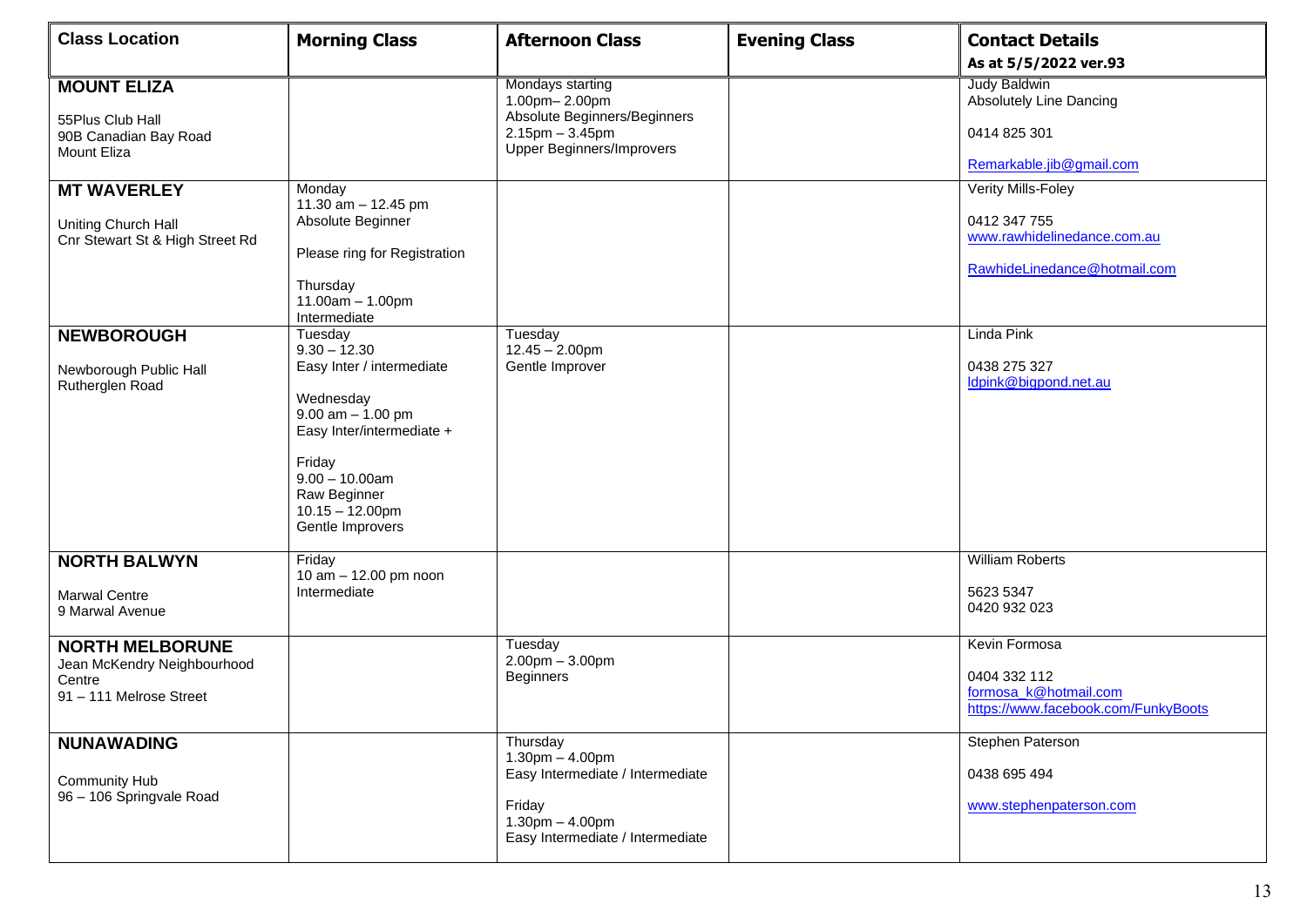| <b>Class Location</b>                                                                                  | <b>Morning Class</b>                                             | <b>Afternoon Class</b>                                                                                                                                                               | <b>Evening Class</b>                                     | <b>Contact Details</b><br>As at 5/5/2022 ver.93                                                                     |
|--------------------------------------------------------------------------------------------------------|------------------------------------------------------------------|--------------------------------------------------------------------------------------------------------------------------------------------------------------------------------------|----------------------------------------------------------|---------------------------------------------------------------------------------------------------------------------|
| <b>OAKLEIGH SOUTH</b><br>Wirringga Scout Group Hall<br>Davies Reserve, Talbot Avenue<br>Oakleigh South |                                                                  |                                                                                                                                                                                      | Wednesday<br>6.30 pm $-8.30$ pm<br>Improver/Intermediate | Dare 2 Dance Melbourne<br>Adrian Lefebour<br>0412 207 745                                                           |
| <b>ORMOND</b><br><b>Ormond Senior Citizens Centre</b><br>2 Newham Grove                                |                                                                  | Friday<br>12.15 pm - 2.15 pm<br>Intermediate                                                                                                                                         |                                                          | Kevin Formosa<br>0404 332 112<br>formosa k@hotmail.com<br>https://www.facebook.com/FunkyBoots                       |
| <b>PHILLIP ISLAND</b><br>Scout Hall<br><b>Blue Gum Reserve</b><br><b>Dunsmore Street</b><br>Cowes      |                                                                  | Tuesday<br>12.00 pm - 2.00 pm<br>Easy Intermediate/improvers<br>2.00 pm $-3.00$ pm<br><b>Beginners</b><br>Not during School Holidays                                                 |                                                          | <b>Beverly Huntley</b><br>0421 328 690 text only please<br>robhuntley@bigpond.com<br><b>Bass Coast Line Dancers</b> |
| <b>POOWONG</b><br>Poowong East Hall,<br><b>Main Street</b><br>Poowong                                  | Friday<br>10.00 am - 12.00 pm<br>Beginner                        |                                                                                                                                                                                      |                                                          | Rose Fleming<br>Footloose Bootscooters<br>0418 992 703                                                              |
| <b>PORTARLINGTON</b><br>Neighbourhood House<br><b>Brown Street</b>                                     |                                                                  | Tuesday - during school term<br>12.30 pm - 1.30 pm<br>First Steps into Line Dancing<br>1.30 pm - 2.50 pm<br><b>Beginners</b><br>3.10 pm $-$ 4.10 pm<br>Improver to easy Intermediate |                                                          | Peta Connell<br><b>Bayside Linedancers</b><br>0425 873 291<br>peta-mc@live.com.au                                   |
| <b>PORTARLINGTON</b><br><b>Senior Citizens</b><br>Newcombe St                                          | Saturday<br>9.00 pm - 12.00 pm noon<br>Beginners to Intermediate |                                                                                                                                                                                      |                                                          | Peta Connell<br><b>Bayside Linedancers</b><br>0425 873 291<br>peta-mc@live.com.au                                   |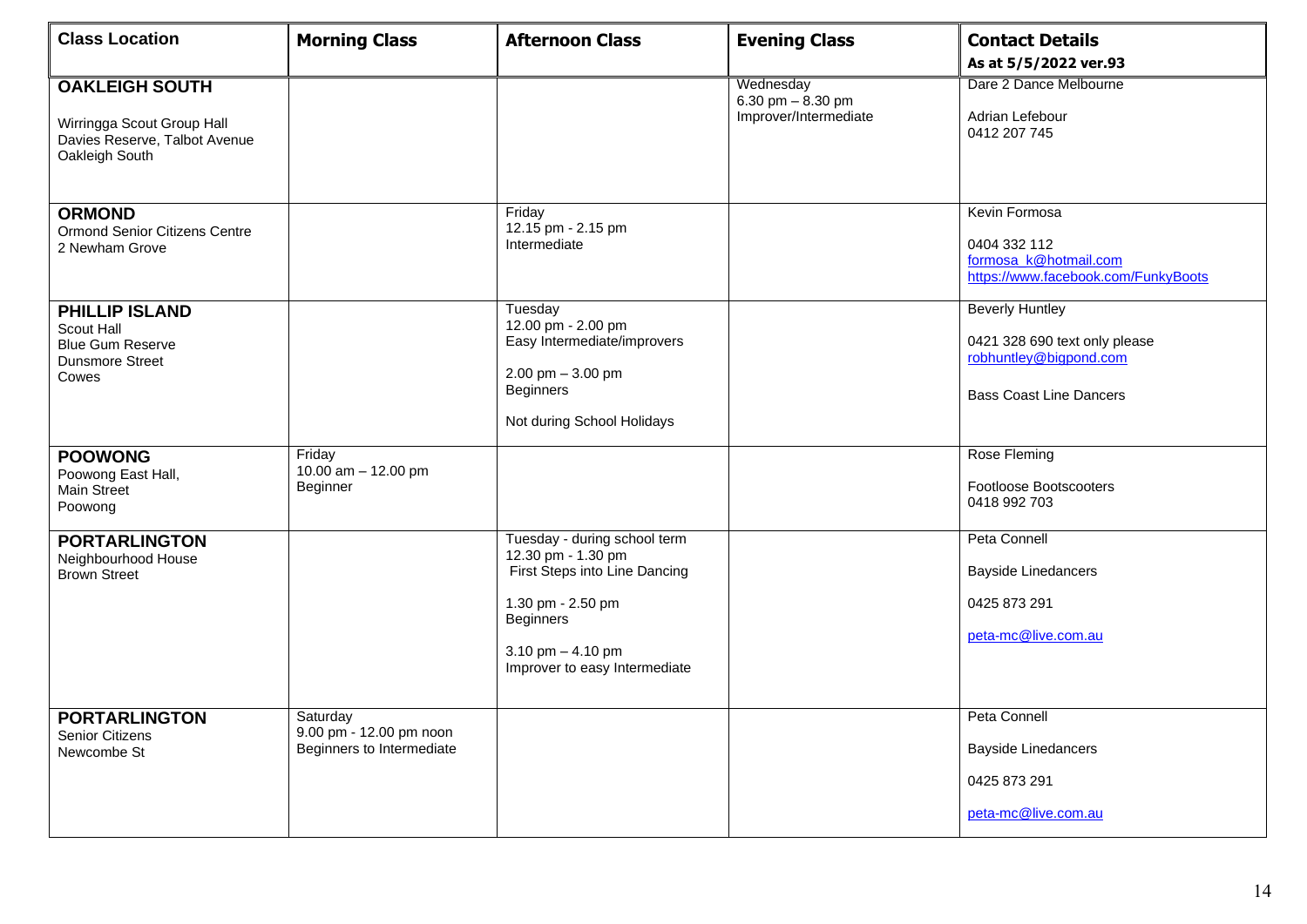| <b>Class Location</b>                                                                                                                                                                                                                                                           | <b>Morning Class</b>                                                                                                                                                                                                                          | <b>Afternoon Class</b> | <b>Evening Class</b>                                                                             | <b>Contact Details</b>                                                                        |
|---------------------------------------------------------------------------------------------------------------------------------------------------------------------------------------------------------------------------------------------------------------------------------|-----------------------------------------------------------------------------------------------------------------------------------------------------------------------------------------------------------------------------------------------|------------------------|--------------------------------------------------------------------------------------------------|-----------------------------------------------------------------------------------------------|
|                                                                                                                                                                                                                                                                                 |                                                                                                                                                                                                                                               |                        |                                                                                                  | As at 5/5/2022 ver.93                                                                         |
| <b>RINGWOOD</b><br>Good Shepherd Lutheran Church<br>57 Wantirna Road<br>Ringwood 3134                                                                                                                                                                                           | Monday<br>$9.30$ am $- 11.15$ am<br>Easy<br>Intermediate/Intermediate<br>$11.30am - 1.00pm$<br>Beginners and improvers<br>Wednesday<br>$9.30$ am $-11.15$ am<br>Improver/Easy Intermediate<br>$11.30 - 1.00$ pm<br>Improver/Easy Intermediate |                        |                                                                                                  | <b>Elaine Kong</b><br>0433 366 182<br>ramblinroselinedancer@gmail.com                         |
| <b>RINGWOOD</b><br><b>Central Ringwood Community</b><br>Centre<br><b>Bedford Park</b><br>Off Bedford Road<br>Ringwood (Mel 49:K8)                                                                                                                                               | Friday<br>$9.30$ am $- 11.15$ am<br>Improver / Easy Intermediate:<br>Plus option to stay to 12.00pm<br>for Intermediate                                                                                                                       |                        |                                                                                                  | Elaine Kong<br>0433 366 182<br>ramblinroselinedancer@gmail.com                                |
| <b>RINGWOOD EAST</b><br>East Ringwood Hall<br>Knaith Road<br>East Ringwood                                                                                                                                                                                                      | Thursday<br>10.00 $am - 12.00$ pm<br>Easy Intermediate                                                                                                                                                                                        |                        |                                                                                                  | Kevin Formosa<br>0404 332 112<br>formosa_k@hotmail.com<br>https://www.facebook.com/FunkyBoots |
| <b>ROCHESTER</b><br>Uniting Church Hall<br><b>Elizabeth Street</b>                                                                                                                                                                                                              |                                                                                                                                                                                                                                               |                        | Tuesday<br>7.30 pm - 10.00 pm<br>Beginners for the first half of the<br>class, then intermediate | <b>Kay Blakeley</b><br>0408 511 813                                                           |
| <b>ST ALBANS</b><br>Holy Eucharist Primary School Gym<br>Hall<br>1a Oleander Drive<br>Parking is available thru the tall<br>dark green sliding gate, just past<br>the brick school building on the left.<br>If you are later than 6.30 call<br>Charlie 0401048046 to let you in |                                                                                                                                                                                                                                               |                        | Tuesday<br>6.30 pm - 8.30 pm                                                                     | Gwendolyn Morgan-Gibson<br>0408 311 836<br>Time to Shine Bootscooters                         |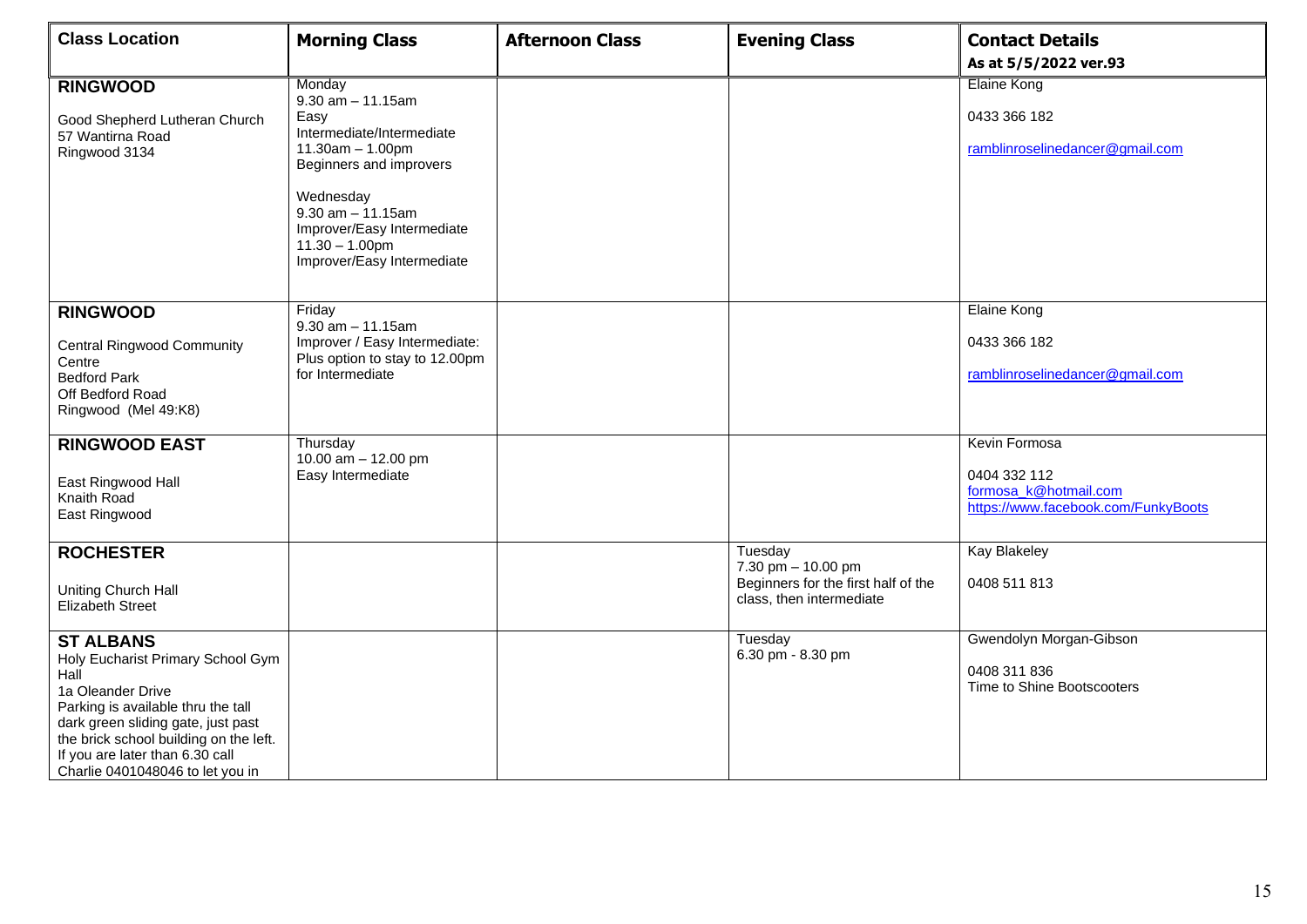| <b>Class Location</b>                                                                 | <b>Morning Class</b>                                         | <b>Afternoon Class</b>                                      | <b>Evening Class</b>                                      | <b>Contact Details</b><br>As at 5/5/2022 ver.93                                                            |
|---------------------------------------------------------------------------------------|--------------------------------------------------------------|-------------------------------------------------------------|-----------------------------------------------------------|------------------------------------------------------------------------------------------------------------|
| <b>ST LEONARDS</b><br>St Leonards Community Hall                                      | Tuesday<br>9 am - 11 00 am<br>Beginner to Improver           |                                                             |                                                           | Rhonda Mathieson<br>5250 2340<br>0412 679 369                                                              |
| <b>SUNBURY</b><br>Salvation Army Hall<br>27 Anderson Road                             |                                                              |                                                             | Monday<br>7.00 pm - 9.30 pm<br>All Levels                 | Aimee Country Line Dancing<br>April Rywotycki-Walsh<br>9744 2278<br>april47@iinet.net.au                   |
| <b>TEMPLESTOWE</b><br>Ajani Community Hall<br>Thompsons Road                          | Thursday<br>10.30 am - 12.30 pm<br>Easy Inter / Intermediate |                                                             | Tuesday<br>7.30 pm - 9.30 pm<br>Easy Inter / Intermediate | <b>Keith Davies</b><br>9870 9854<br>www.members.optusnet.com.au/dancinlines<br>dancinlines@optusnet.com.au |
| <b>TEMPLESTOWE</b><br><b>Memorial Hall</b><br><b>Cnr Anderson &amp; Parker Street</b> |                                                              | Friday<br>$12.45$ pm $- 2.45$ pm<br>Upper Beginner/Improver |                                                           | Jo Toussaint<br>0407 828 056<br>jotoussaint@netspace.net.au                                                |
| <b>TOOBORAC</b><br><b>Tooborac Community Hall</b><br>Northern Highway                 |                                                              |                                                             | Thursday<br>$7.30$ pm $- 8.30$ pm<br>Beginners only       | Janet Howden<br><b>Silver Star Line Dancers</b><br>0403 684 277                                            |
| <b>TORQUAY</b><br><b>Senior Citizens</b><br>16 Price Street                           |                                                              |                                                             | Monday<br>5.45 pm $- 7.15$ pm<br>Beginner to Improver     | Peta Connell<br><b>Bayside Linedancers</b><br>0425 873 291<br>peta-mc@live.com.au                          |
| <b>VERMONT</b><br>Vermont Guide Hall<br>10 Nunkeri Street<br>Vermont 3133             | Saturday<br>10.00 $am - 12.30$ pm<br>Advanced                |                                                             |                                                           | Kevin Formosa<br>0404 332 112<br>formosa k@hotmail.com<br>https://www.facebook.com/FunkyBoots              |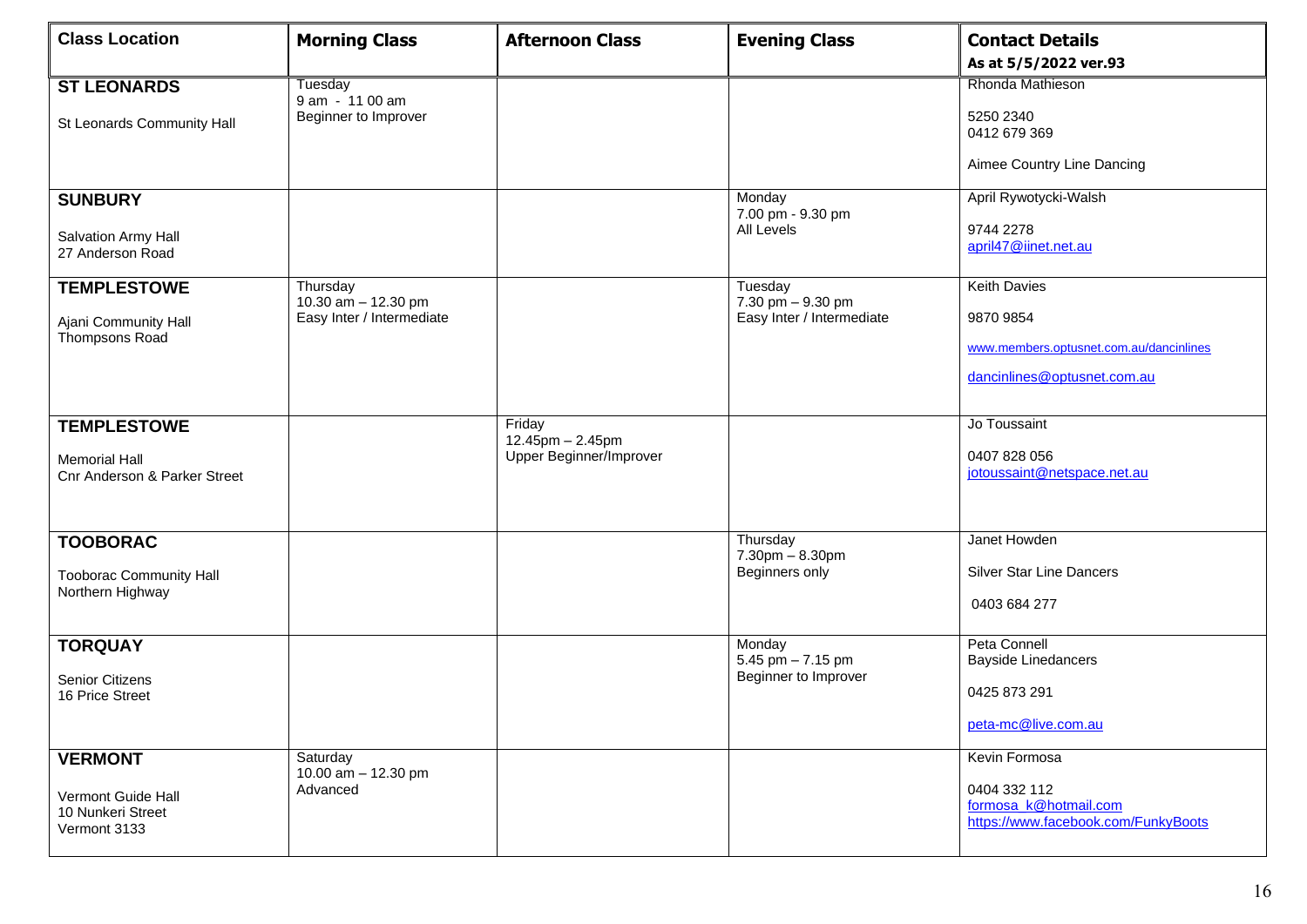| <b>Class Location</b>                                                                | <b>Morning Class</b>                                                                                                    | <b>Afternoon Class</b>                                                                                                | <b>Evening Class</b>                                                                                                                 | <b>Contact Details</b><br>As at 5/5/2022 ver.93                                                                                                                         |
|--------------------------------------------------------------------------------------|-------------------------------------------------------------------------------------------------------------------------|-----------------------------------------------------------------------------------------------------------------------|--------------------------------------------------------------------------------------------------------------------------------------|-------------------------------------------------------------------------------------------------------------------------------------------------------------------------|
| <b>VERMONT SOUTH</b><br><b>Learning Centre</b><br>1 Karoban Drive                    | Monday<br>11.00 am - 12.00 pm<br><b>Beginners</b><br>12.00pm - 12.30pm<br>New Beginners<br>(Free with beginner package) | Thursday<br>$11.30am - 12.00pm$<br>New Beginner<br>(Free with Beginner Package)<br>$12.00$ pm $- 1.00$ pm<br>Beginner |                                                                                                                                      | <b>Marie Pietersz</b><br>0412 296 827<br>Stars-In-Line<br>mariepietersz@hotmail.com<br>contact for Link to Friday online class<br>5.00pm to 6.00pm freelance all levels |
| <b>WANGARATTA</b><br>St John's Retirement Village                                    | Friday<br>9.00 am - 12.00 pm<br>Beginner / Intermediate /<br>Advanced                                                   |                                                                                                                       |                                                                                                                                      | <b>Willy Sharp</b><br>Buckles n' Lace Bootscooters<br>0437 329 698<br>w.sharp6@bigpond.com                                                                              |
| <b>WATSONIA</b><br>Watsonia Community Hall<br>35 Lambourn Road                       |                                                                                                                         |                                                                                                                       | Thursday<br>7.00 pm - 9.30 pm<br>Intermediate                                                                                        | Caro Stoll<br>0408 187 020<br>Stoll.67.caro@gmail.com<br>www.bootscootnbasics.com.au                                                                                    |
| <b>WERRIBEE</b><br>Kelly Park Hall<br>2b Synnot Street<br>Werribee – next to the RSL | Tuesday<br>9.30 am - 11.00 am<br>Beginners/Easy Intermediate                                                            |                                                                                                                       | Monday<br>6.45 pm $- 7.30$ pm<br>Raw Beginners<br>7.30 pm - 8.30 pm<br>Improver/Easy Intermediate<br>9.00 pm - 10.00 pm Intermediate | Cynthia Rennolds<br>0429 792 007<br>www.cactusmoon.com.au<br>cynthia@cactusmoon.com.au                                                                                  |
| <b>WERRIBEE</b><br>Masonic Hall<br>233 Watton Street                                 |                                                                                                                         |                                                                                                                       | Wednesday<br>7.00 pm - 8.30 pm<br>Intermediate class<br>Includes revision of "Golden<br>Oldies"                                      | Cynthia Rennolds<br>0429 792 007<br>www.cactusmoon.com.au<br>cynthia@cactusmoon.com.au                                                                                  |
| <b>WERRIBEE</b><br>Italian Sports Club<br>601 Heaths Road                            | Beginner level dances for fun<br>and fitness<br>Wednesday<br>10.00 am - 11.30 am                                        |                                                                                                                       | Beginner level dances for fun and<br>fitness<br>Monday from 1 <sup>st</sup> February 2021<br>7.00 pm - 8.30 pm                       | Tani King<br>0431 622 143<br>Wyndham Life Activities Club                                                                                                               |